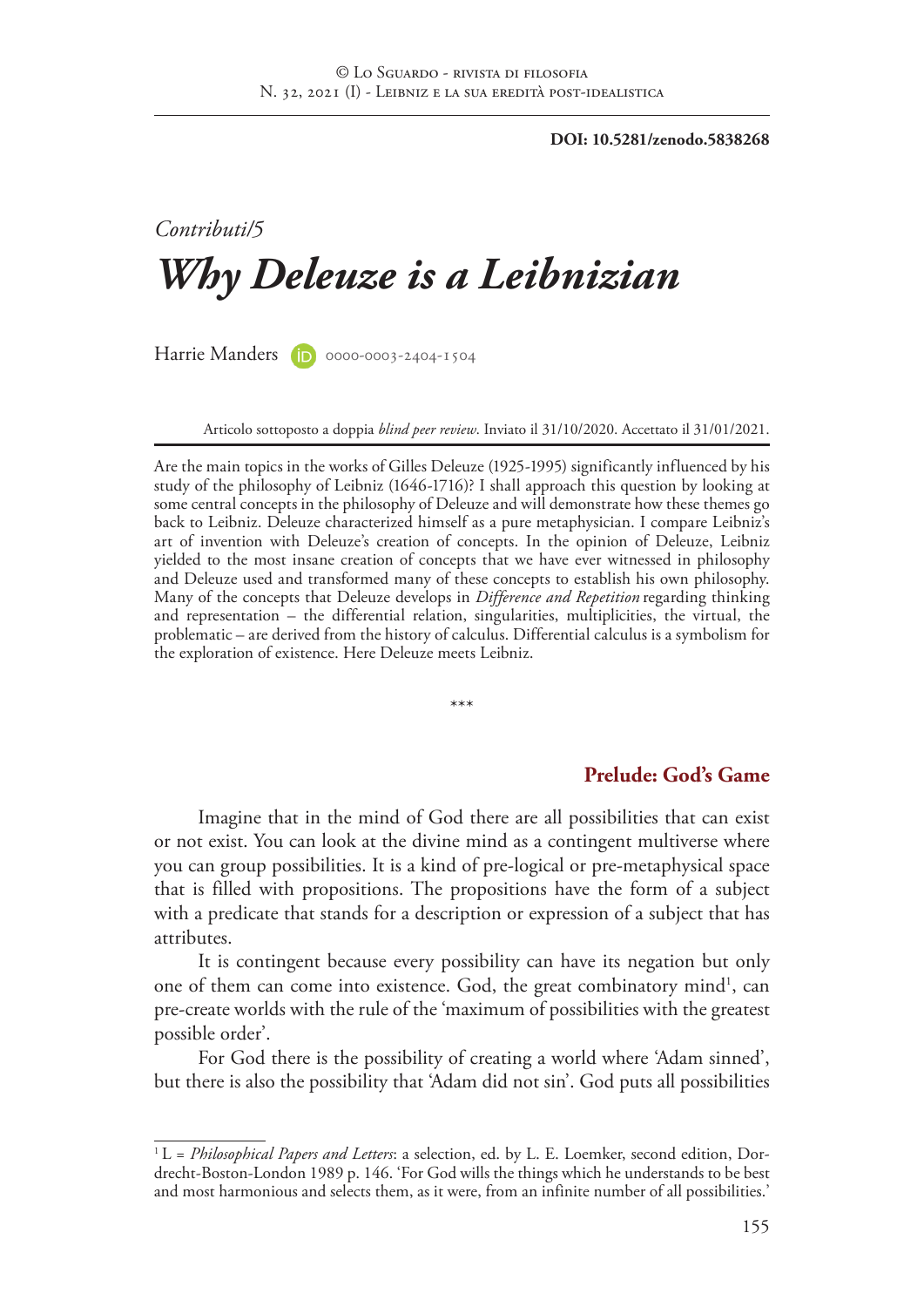in a (the) cloud (he just sits on it) and before he goes reasoning he asks himself a first question: Shall I create beings or shall I let it like this, only possibilities, virtual worlds and nothing actual, nothing that exists? The second question is: Shall I create this or that or something else?

These are big questions that are difficult to answer. In his mind there arises the idea of an infinite task or could he take a dice<sup>2</sup>?

#### **1. Introduction**

Are the main topics in the works of Gilles Deleuze (1925-1995) significantly influenced by his study of the philosophy of Leibniz (1646-1716)?

I shall approach this question by looking at some central concepts in the philosophy of Deleuze and will demonstrate how these themes go back to Leibniz. Deleuze wrote a book on *Leibniz: The Fold: Leibniz and the Baroque*<sup>3</sup> , and gave seminars on *Leibniz and the Creation of Concepts* in 1980 and on *Leibniz and the*  Baroque in 1986/1987<sup>4</sup>. Also, in his other works he develops concepts referring to ways of thinking about Leibniz.

I will begin by focusing on the art of invention of Leibniz and putting it alongside Deleuze's own creation of concepts. The earliest recorded lectures of Deleuze *What is Grounding?5* were held in 1957 at the Lycée Louis le Grand, where he taught philosophy before becoming assistant professor at the Sorbonne later that year. Deleuze's lectures where already 'must-see-events'. He plays the part of a detective walking around in the world of philosophers and concepts. Leibniz, for Deleuze, adopts the role of master of many solutions. In *What is Grounding?* Deleuze analyses the Kantian enterprise, working through the premises of Kantian, post-Kantian and Heideggerian approaches to selfgrounding in philosophy.

For Deleuze, Leibniz produces to the most insane creation of concepts that we have ever witnessed in philosophy and Deleuze will use and transform many of these concepts to establish his own philosophy. This will be illustrated with a play of principles (of Leibniz) and the way in which Deleuze tells a story about them.

According to Leibniz, small or minute perceptions do not indicate the presence of an infinite understanding in us but rather the presence of an unconscious within finite thought, a differential unconscious. We will see how this idea of Leibniz plays a role for Deleuze.

<sup>2</sup> DR = G. Deleuze, *Difference and Repetition*, trans. P. Patton, New York 1984, p. 198. 'It is no longer a question of a game after the manner of Leibniz, where the moral imperative of predetermined rules combines with the condition of a given space which must be filled *ex hypothesi*. It is rather a question of a throw of the dice, of the whole sky as open space and of throwing as the only rule.'

<sup>3</sup> G. Deleuze, *The Fold: Leibniz and the Baroque*, tr. T. Conley, Minneapolis 1993.

<sup>&</sup>lt;sup>4</sup> You can find the lectures of Deleuze at https://deleuze.cla.purdue.edu/.

<sup>&</sup>lt;sup>5</sup> https://deleuze.cla.purdue.edu/index.php/seminars/what-grounding/lecture-01.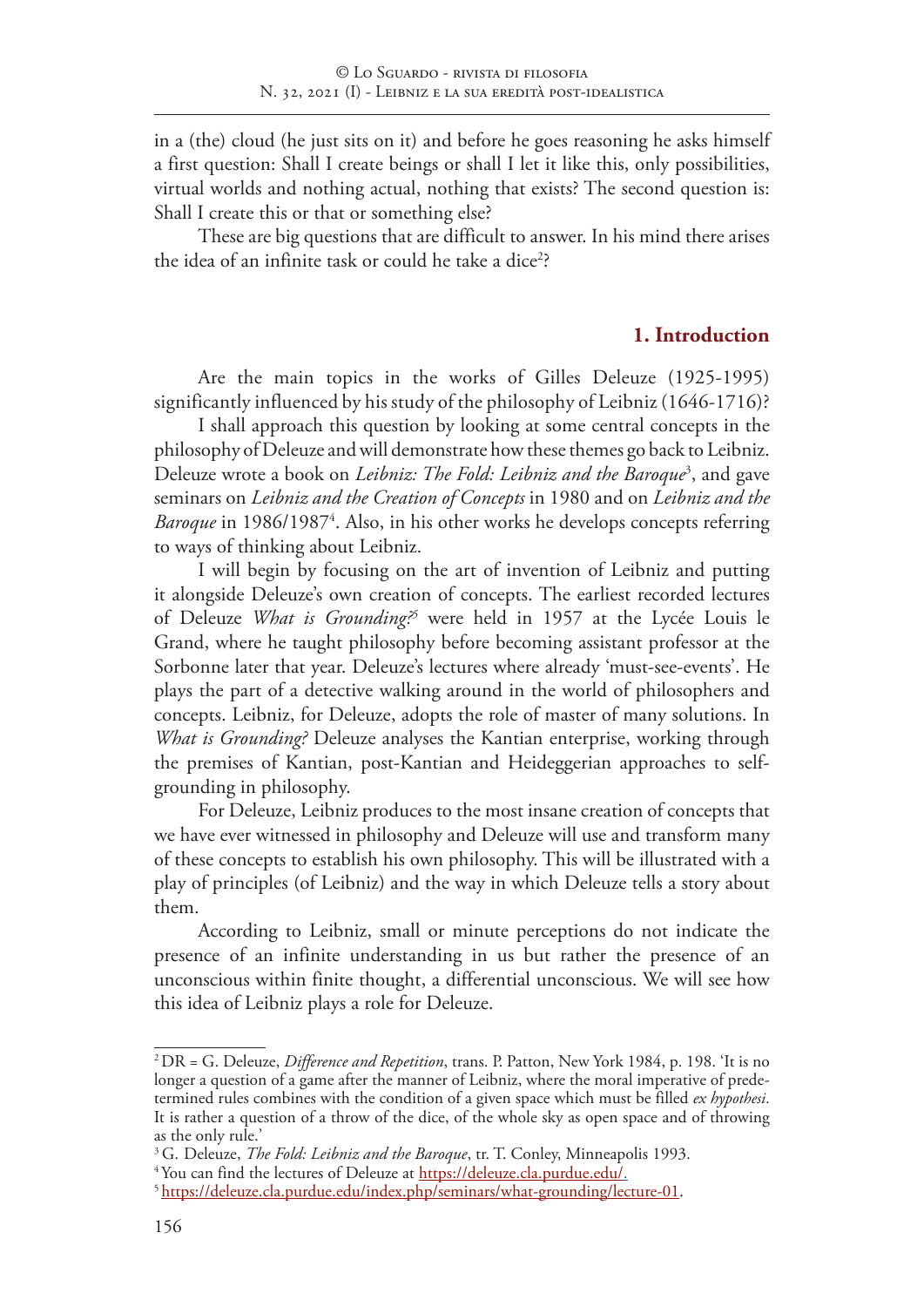Many of the concepts that Deleuze develops in *Difference and Repetition* to define the conditions of the real – the differential relation, singularities, multiplicities or manifolds, the virtual and the problematic – are derived from the history of calculus. Difference here becomes constitutive of identity: that is, it becomes productive and genetic. Calculus is a symbolism for the exploration of existence.

Out of Leibniz's thinking arises Deleuze's philosophy.

# **2. Art of Invention and the Creation of Concepts**

For Leibniz knowledge has to be taken more generally, so that it is involved in ideas and terms before we come to propositions and truth. So, seeing pictures of animals, diagrams of machines and floorplans of houses, or even reading imaginative novels or listening to strange stories, can give you more knowledge even when there is no truth to them. That is:

Because the practice he has in portraying in his mind a great many actual, explicit conceptions and ideas makes him better able to conceive what is put to  $\mathrm{him}^6$ .

And in the *Discourse on Metaphysics* Leibniz writes:

Thus, those expressions which are in our soul, whether they are conceived or not, can be called ideas, but those which are conceived or formed can be called notions, concepts. But in whatever manner it is taken, it is always false to say that all our notions come from the senses which are called external, for the one I have of myself and of my thoughts, and consequently of being, substance, action, identity, and many others, come from an internal experience.

This is how you can learn to distinguish the real from the imaginary, the existent from the possible.

Topics or *places of invention* are as relevant to the explication and detailed description of an incomplex theme, i.e. a thing or idea as to the proof of a complex theme i.e. a thesis, proposition or truth. There are indeed 'themes' which can be said to be midway between an idea and a proposition, namely *questions*<sup>7</sup> .

#### For Deleuze,

sense is constituted in the complex theme, but the complex theme is that set of problems and questions in relation to which the propositions serve as elements of response and cases of solution<sup>8</sup>.

<sup>6</sup> RB = G. W. Leibniz, *New Essays on Human Understanding*, trans. P. Remnant and J. Bennett, Cambridge 1981 p. 355.

<sup>7</sup> *RB* p. 356.

<sup>8</sup>*DR* p. 157.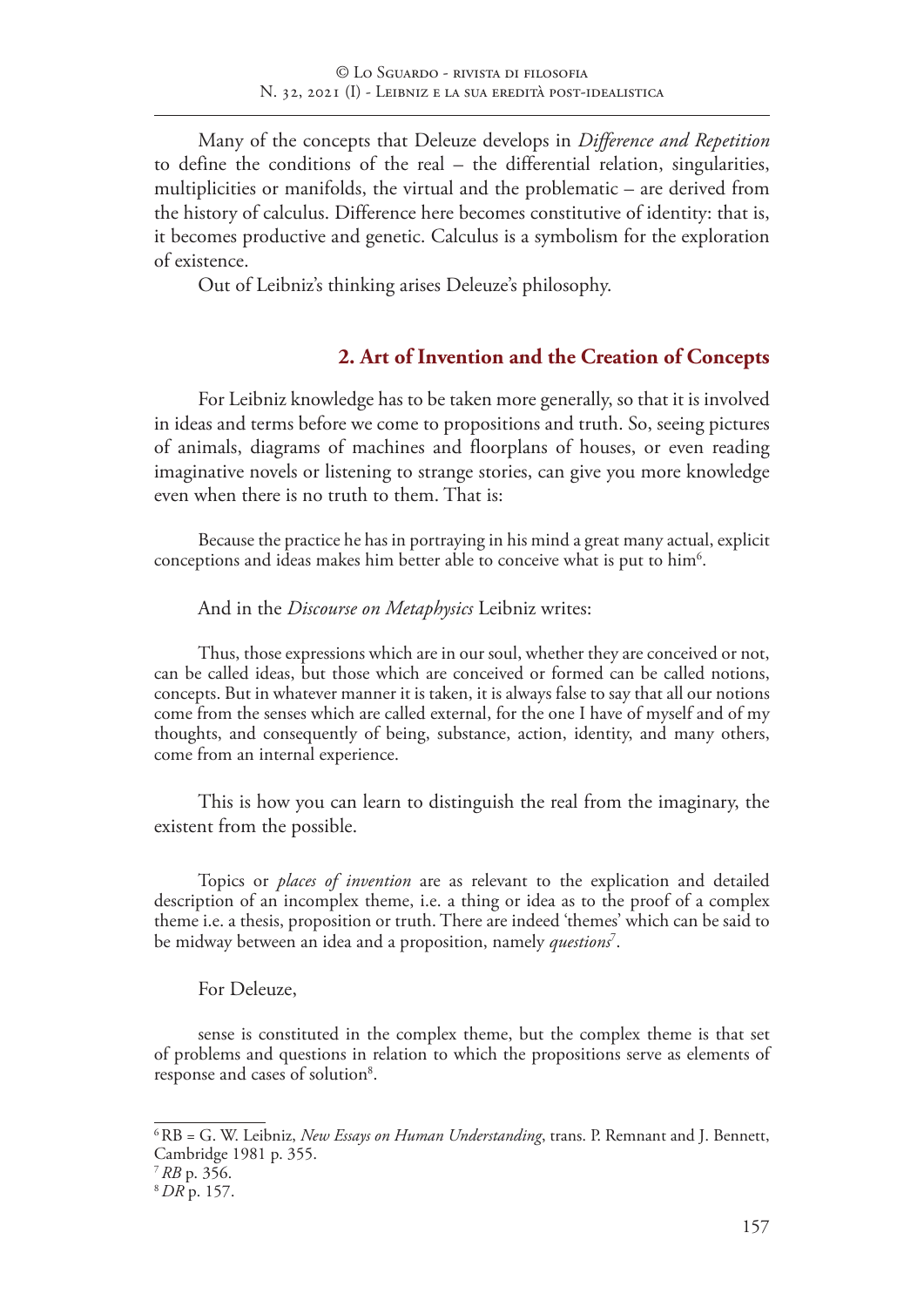Sense is defined as the condition of the true, but also allows the possibility of error. A false proposition remains a proposition that can make sense. So, we can distinguish two dimensions to a proposition, *expression* and *designation*. A proposition expresses an idea or (part of) a concept, and designates the objects to which the expression applies. Expression is the dimension of sense; designation is the domain of truth and falsity. Sense is a broader place than truth, yet the false also has a power of its own in relation to sense.

For Deleuze the power of the false is a power of metamorphosis: that is, a power of creation.

For me philosophy is an art of creation, much like music or painting. Philosophy creates concepts, which are neither generalities nor truths. They are more along the lines of the Singular, the Important, the New $^9$ .

The power of the false is creative of truth; this is precisely a new concept of truth. Truth is no longer a timeless universal to be discovered, but a singularity to be created.

Both Leibniz and Deleuze dream of an art of invention, a combinatory or calculus of problems or questions and put this against a logic where questions and problems can be neutralized when they are translated in corresponding propositions. The failure is to see that the sense or the problem is extrapropositional, that it differs in kind from every proposition. It leads us to what is the essential: the genesis of the act of thought, the operation of the faculties. Dialectic is the art of problems and questions, the combinatory or calculus of problems.

Leibniz at first considered the art or logic of invention to be a combinatorial art. In his earliest work on *The Art of Combinations*10, written in 1666, he describes a method to get new knowledge by a method of variation and combination. All notions are composed of simpler ones, ultimately of the simplest terms that form the human alphabet of thought.

In the next step, Leibniz expands the combinatorics for a universal characteristic. The primary concepts, from whose combination the rest are made, are either distinct or confused. A *nominal* definition consists of signs or elements sufficient to distinguish the thing defined from everything else. If we seek the elements of the elements, we shall come at last to primitive concepts which have no elements at all, or none which we can explain to a sufficient degree.

Later still, Leibniz will become convinced that it is an infinite task that cannot come to an end. This is the art of dealing with distinct concepts. The art of dealing with confused concepts, must involve discovering the distinct concepts which accompany the confused ones, whether these distinct concepts can be understood through themselves or can at least be resolved into such

<sup>&</sup>lt;sup>9</sup> G. Deleuze, *Two Regimes of Madness: Texts and Interviews 1975-1995*, tr. by A. Hodges and M. Taormina New York p. 238.

<sup>10</sup> L *The Art of Combination* p. 73.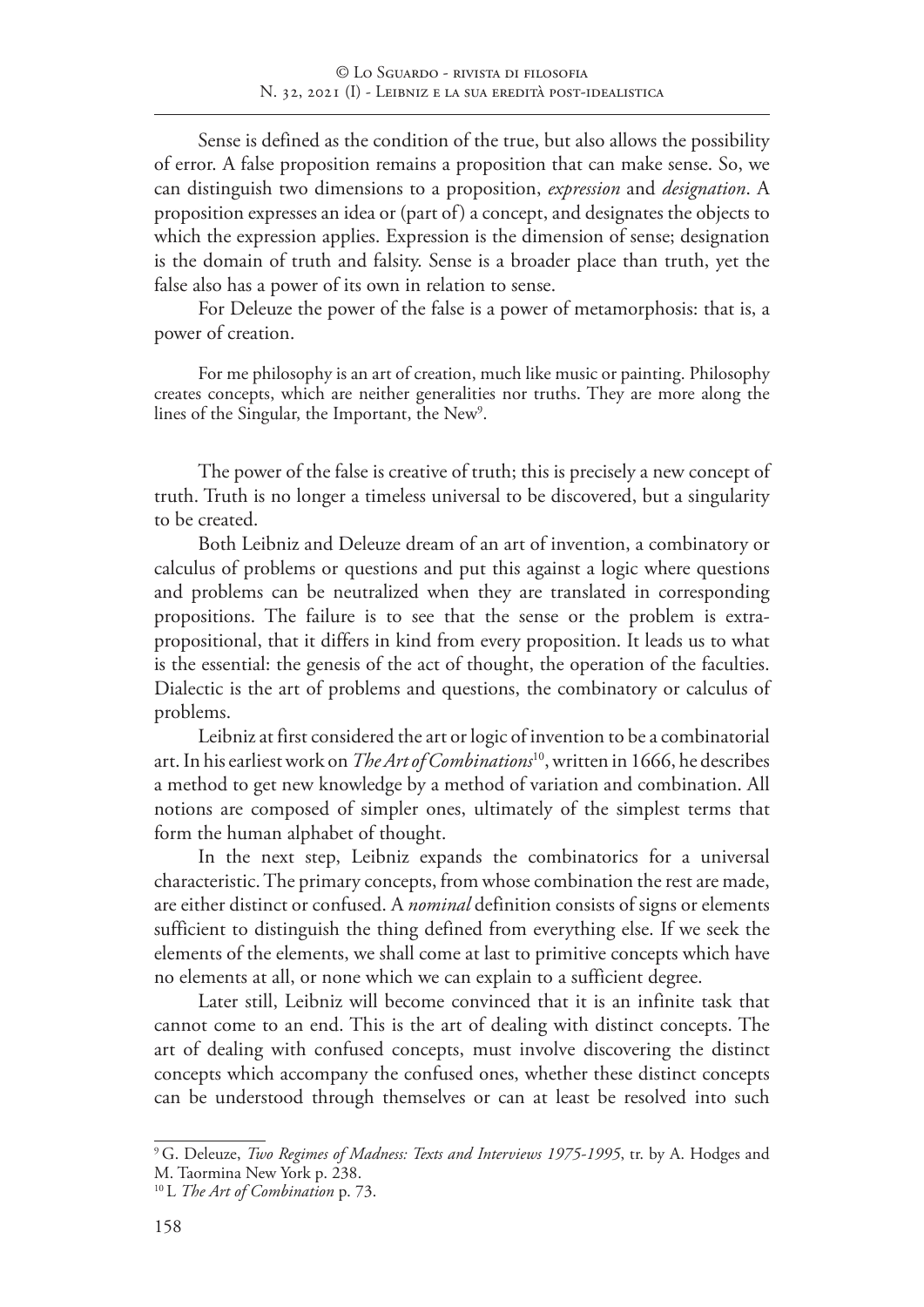as are understood. With their help we can sometimes arrive at some cause or resolution of the confused notion. One must be especially careful, in setting up *real* definitions, to establish their possibility; that is, to show that the concepts from which they are formed are compatible with each other.

The methodically pursued increase of knowledge, the art of invention, was based on the correct choice of characters or signs, such as those invented by the universal characteristic. Meanwhile, the art of combinations provided the rules according to which the characters created would be manipulated to create new knowledge. For Leibniz it was a general science, which teaches a mere syntactic manipulation of signs. The universal characteristic is an essential part of Leibniz's epistemology: the *characteristica universalis* must serve the *ars inveniendi*, the art of invention. It should make evident hidden structures, properties and relations, among others $11$ .

Leibniz notes that the *ars inveniendi* is «the direction of thought to ascertain any kind of unknown truth»12**.** The method should consist in a *cogitandi filum*, in an Ariadne thread of thought, namely in a «rule of the transition from one thought content to another»13**.** Leibniz spent his whole life trying to perfect the *ars combinatoria*, *characteristica universalis* and the *ars inveniendi*.

When you have difficult problems, then they are to be broken down into independent sub-problems in order to arrive at solutions in the form of theorems that are put together in a synthesis. Analytics and synthesis are the two steps that are more difficult than in the previous combinatorics. In this way, the rules are made more clearly separated from the art of combinations, whereby the problem analysis and the resulting synthesis that leads to new things remain the main methodological terms. And Leibniz puts it in *On Universal Synthesis and Analysis*:

Synthesis begins with principles and runs through truths in good order. Thus, you discover certain progressions and you can sometimes make general formulas, in which the answers to emerging questions can later be discovered. Analysis goes back to the principles in order to solve the given problems<sup>14</sup>.

The more important achievement is the synthesis, since its work is permanent, whereas we often have already done work on the analysis of certain individual problems.

<sup>11</sup> E. Knobloch, Leibniz between ars characteristica and ars inveniendi, in *Philosophical Aspects of Symbolic Reasoning in Early Modern Mathematics*, ed. by A. Heeffer and M. van Dyck, London 2010, p. 289-302. Knobloch describes how Leibniz solves a number-theory problem of prime numbers to show how there is a relation between hidden intellectual structures and their representations.

<sup>12</sup>*A* VI 4,345.

<sup>13</sup>*A* VI 4, 323.

<sup>14</sup> L *On Universal Synthesis an Analysis*, p. 232.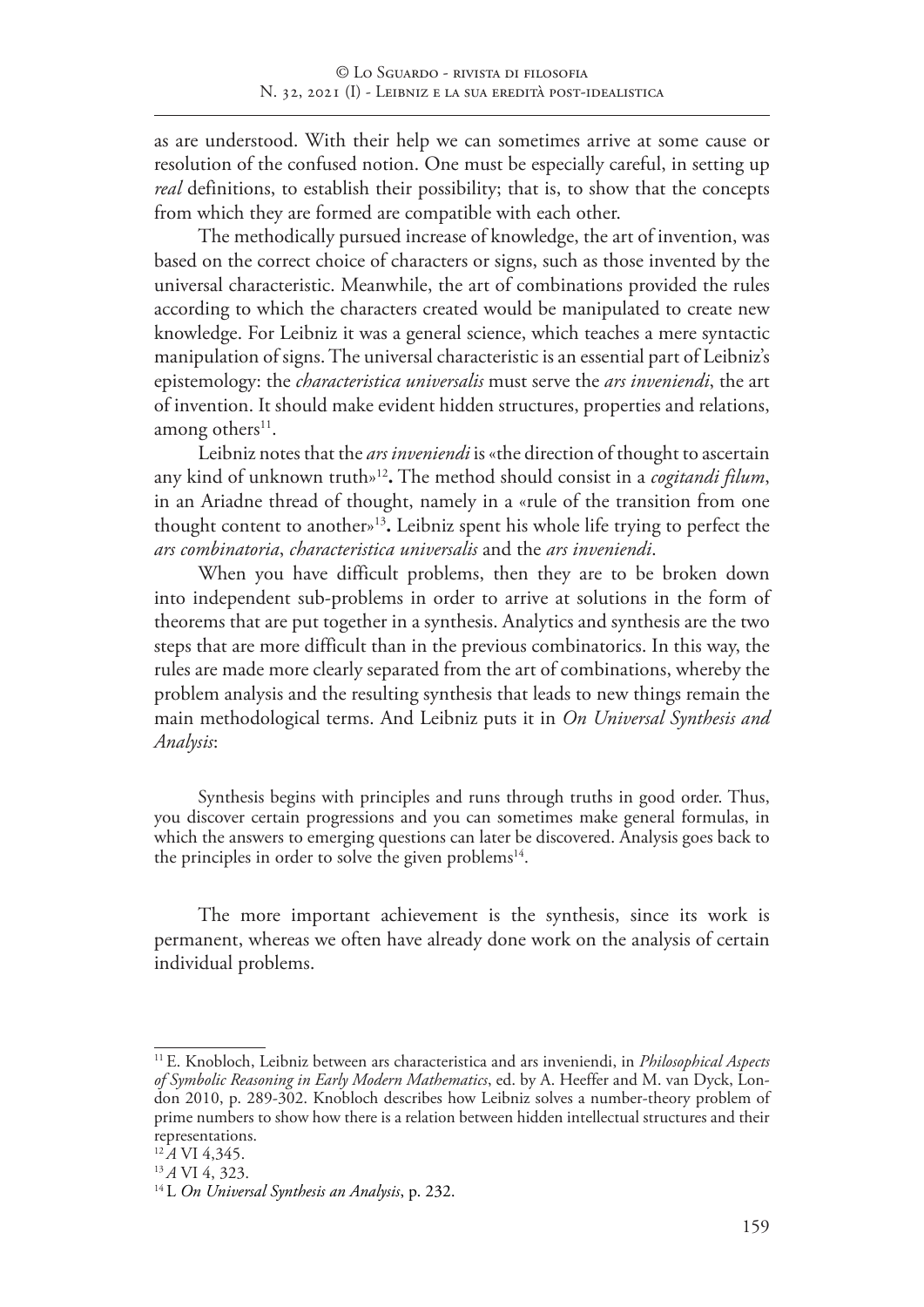By comparison, Deleuze would say that true thinking is to respond to problems in new ways, to re-invigorate life and thought through the problems that give rise to them:

What is essential is that there occurs at the heart of problems a genesis of truth, a production of the true in thought. Problems are the differential elements in thought, the genetic elements in the true<sup>15</sup>.

#### **3. Grounding**

The lecture series *What is grounding?* lays out the key concepts developed in Deleuze's later work. To understand *Difference and Repetition*, which for many people is a highly esoteric, albeit interesting book, you first have to read a transcript of his first lectures<sup>16</sup>. It helps to make sense of Deleuze's context and aims, the methodology and the concepts behind his later writings, and it specially helps one to understand Leibniz's place in the philosophy of Deleuze.

After an introduction about the road from mythology to philosophy, *What is Grounding?* starts with the problem of sufficient reason in the formulations of Heidegger. It is Heidegger who tries to discover the reason of reason, or in other words asks what is the essential being of ground or reason, for the ground itself must be grounded. For Heidegger freedom is the 'ground of the ground'17.

With Heidegger bringing up the theme of grounding, Deleuze begins a non-linear historical investigation. I say non-linear because he moves through history from Descartes' 'cogito' and Hume's 'habit' (grounding can only be a subjective principle), to Kant's discussion of the transcendental subject, from Hegel to Heidegger, and then back to Leibniz. I will focus here on the roles of Heidegger, Kant and the post-Kantian Maimon in relation to Leibniz.

Heidegger starts his *Introduction to metaphysics* with the Leibnizian question of why there are beings at all instead of nothing<sup>18</sup>. For him, this is the first, broadest, deepest and most original question you can ask. What is put into question comes into relation with the ground.

But because we are questioning, it remains an open question whether the ground is a truly grounding, foundation-effecting, originary ground [*Urgrund*] 19; whether the ground [*Grund*] refuses to provide a foundation, and so is an abyss [*Abgrund*]; or the ground of the ground is a necessary illusion of a foundation and is thus an unground [*Ungrund*]. This question presses us in the domains that lie at the ground<sup>20</sup> even pressing into the ultimate, to the limit<sup>21</sup>.

<sup>15</sup>*DR*, p. 162.

<sup>16</sup> https://deleuze.cla.purdue.edu/seminars/what-grounding/lecture-01.

<sup>&</sup>lt;sup>17</sup> M. Heidegger, *Wegmarken*, Band 9, Frankfurt am Main 1976, p. 174: 'The ground that springs forth in transcending folds back upon freedom itself, and freedom as origin itself becomes ground. Freedom is the ground of ground'.

<sup>18</sup> L *The radical origination of things*, p. 486.

<sup>&</sup>lt;sup>19</sup> I also use the German terms to illustrate the cohesion between the different terms.

 $20$ , Zu Grunde gehen' = 'to be ruined'.

<sup>21</sup> M. Heidegger, *Introduction to metaphysics*, tr. by G. Fried and R. Polt, London 2014, p. 12.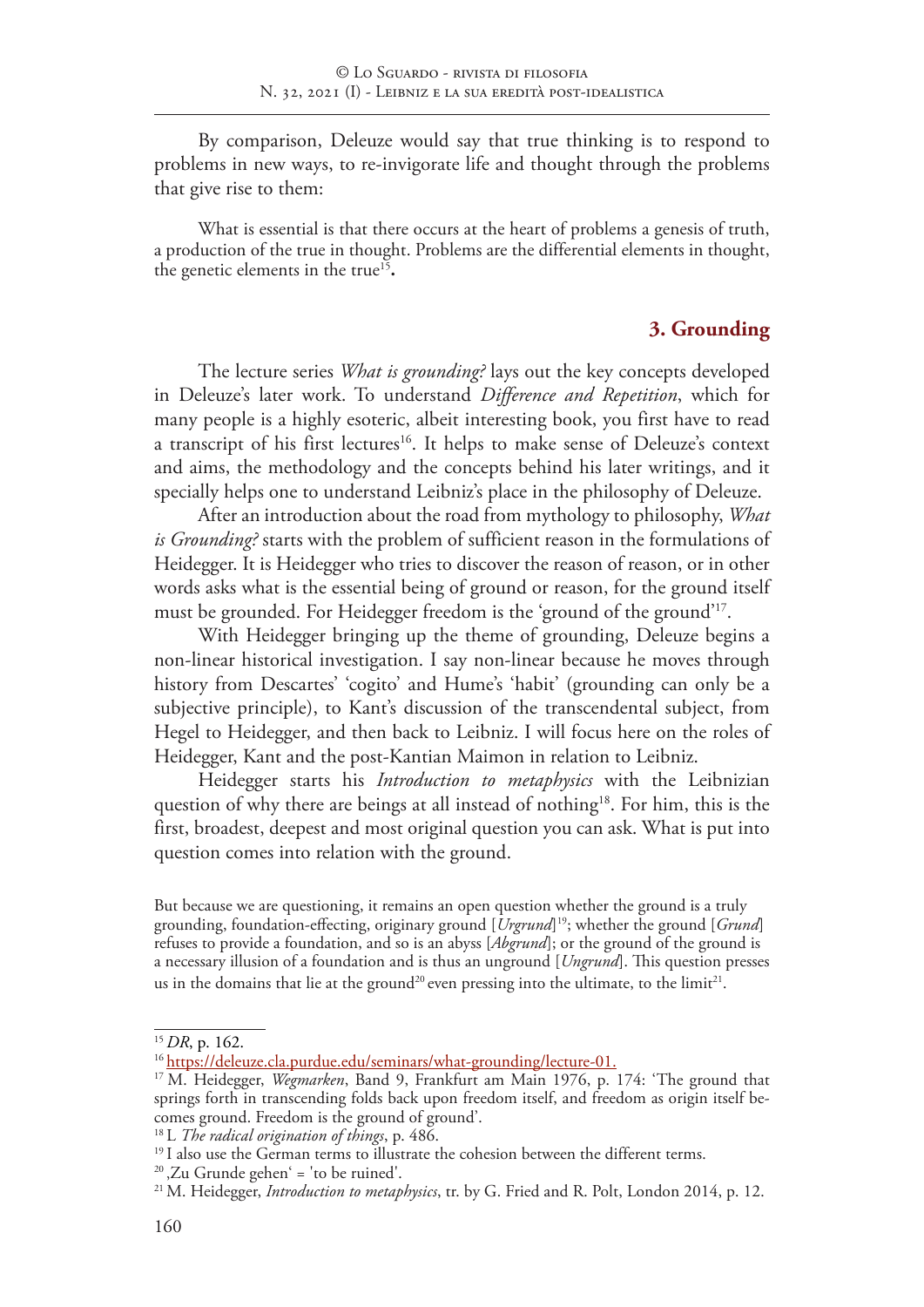Here for Deleuze arises the cry for $2^2$ , or a kind of call of philosophy. A philosopher is not someone who sings, but someone who screams.

The jump [*Sprung*] of this questioning attains its own ground by jumping, performs it in jumping [*er-springt*, *springend erwirkt*]. According to the genuine meaning of the word, we call such a jump that attains itself as ground by jumping an 'originary' jump [*Ur-sprung*]: an attaining-the-ground jump. Because the question 'Why are there beings at all instead of nothing?' attains the ground for all genuine questioning by jumping and is thus an originary jump, we must recognize it as the most originary [*ur-sprünglichste*] of questions.

To philosophize is to ask questions beyond the usual. With this questioning we arrive at the moment between looking into the abyss and making the originary jump. At that point Heidegger becomes aware of the *physis* [φυσις], or the event of standing forth, arising from the concealed and thus enabling the concealed to take a stand for the first time. *Physis* is both becoming as well as being in the narrower sense of fixed continuity. Deleuze describes *Difference and Repetition* in its entirety as an inquiry into sufficient reason, but with this additional caveat: in following the path of sufficient reason, Deleuze argues, one always reaches a 'bend' or 'twist' in sufficient reason, which relates what it grounds to that which is truly groundless, the unconditioned<sup>23</sup>.

For Kant the ground is a condition. Kant gives a reformulation of Leibniz's principle of sufficient reason as the principle of determining ground. The condition is that which renders knowledge possible. Kant will make a ground based on the conditions of possibility. Kant says that the condition of experience is at the same time the condition of the objects of experience. The Kantian phenomenon is not at all the appearance. The phenomenon is not an appearance which would hide the being, but it is the being insofar as it appears. The *noumenon* is pure thought and it does not distinguish itself from the phenomenon as appearance and reality, but as being which appears and being purely thought. What renders cognition possible is not given in experience. This is why these conditions are transcendental. The ground limits. It imposes a limit on knowledge.

With Kant and Heidegger, the relation between the grounder and the ground, must be in the idea of grounding itself. The ground reveals a question. It's like a sphinx who formulates another riddle after each question you ask. Whoever appeals to the ground receives a question about the ground. Perhaps at the philosophical level the answer is contained in the question, which might make us think of Leibniz and the question: why is there something rather than nothing? Why is there this rather than that? Henceforth everything is reversed, the ground teaches us a question and only the question can elucidate the problem.

Now Deleuze has three hypotheses about grounding, based on the following:

<sup>&</sup>lt;sup>22</sup> https://deleuze.cla.purdue.edu/seminars/leibniz-philosophy-and-creation-concepts/lecture-01.

<sup>23</sup>*DR*, p. 154.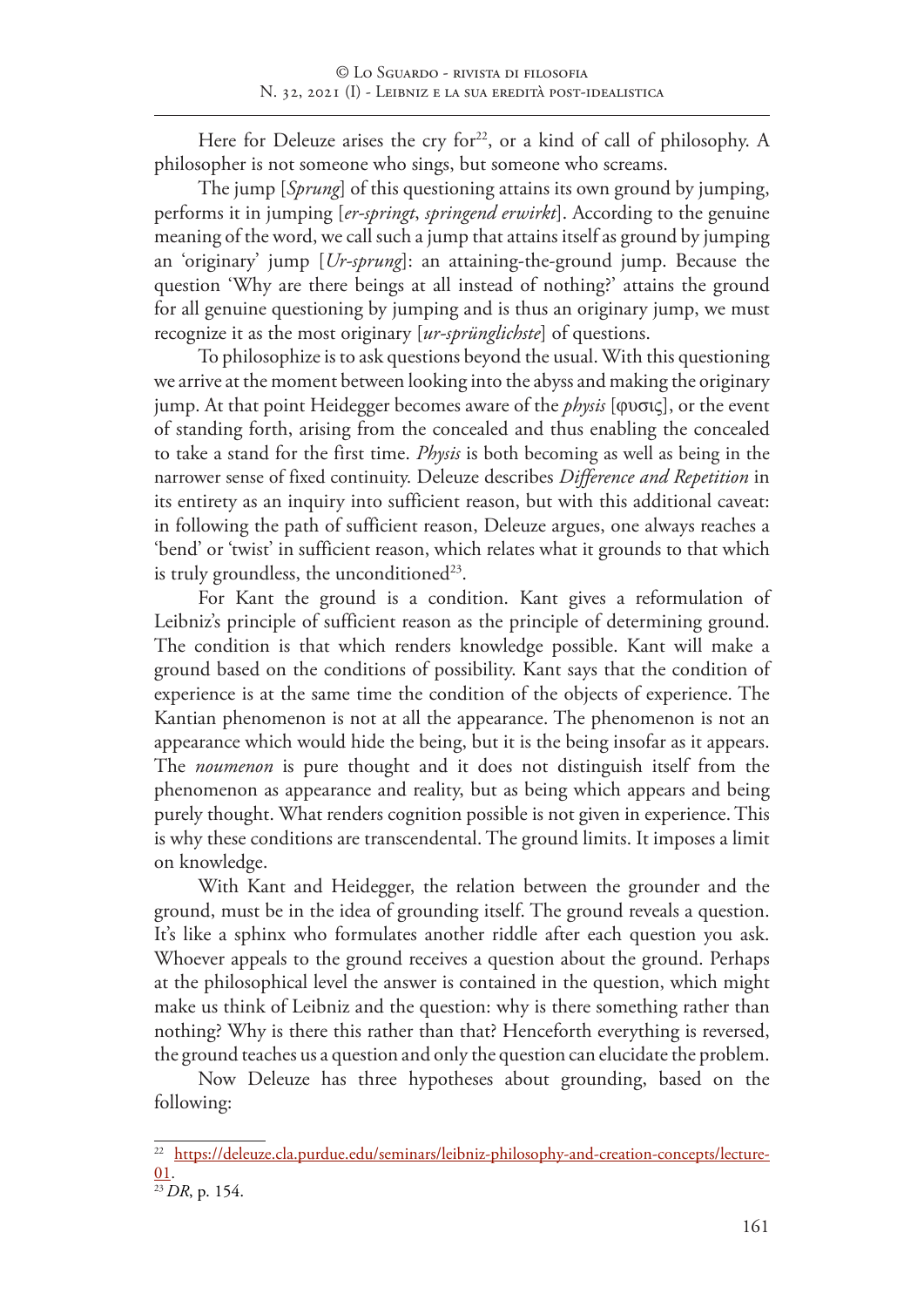1. Kierkegaard as a philosopher who creates a philosophy of paradox. There is no answer to the question of being, God or the unthinkable. It ends in faith, or in the domain of the absurd. It also belongs to the fundamental category of existence that appears to Kierkegaard as repetition. In *What is Grounding?* Deleuze's concept of repetition is based on Kierkegaard's treatment of repetition.

2. The question is such that it contains the rule of all possible answers within itself. It tells us the principles to be used in the solution of all problems. Four principles: Identity, Sufficient reason, Indiscernibility, and Continuity can help to lead to the science of all the solutions to possible problems, according to a universal principle. This hypothesis focuses mainly on Leibniz's metaphysics of counterfactual contingency and his calculus of compossibilities.

3. Kant: the ground would have a critical conception and so distinguish between true and false problems.

I intend to focus on the second hypothesis because there Deleuze puts forward Leibniz as the philosopher who can solve all philosophical problems. The heading of this part of Deleuze's lecture is indeed called: «The question which yields a principle to solve all problems: Leibniz»*<sup>24</sup>*.

According to Deleuze, Kant tried to demarcate not simply the domain of the *logical* possible, but the domain of possible experience. The transcendental conditions for demarcating possible experience are found in the categories. This transcendental logic allowed Kant to distinguish between what was immanent within and transcendent to this domain of experience. The object of empirical concepts is immanent to experience and hence testable by hypothesis and experiment, whereas the object of transcendent concepts, or the ideas go beyond any possible experience. Questions outside the domain of *possible* experience are not soluble. Deleuze makes instead an attempt to determine the conditions of *real* experience.

Salomon Maimon (1753-1800), in a critique on Kant's transcendental project can give a possible answer. He not only asks for the conditions of possible experience but also for the conditions of real experience. For Maimon you need a method of genesis that has to replace the simple method of conditioning. The genetic method would require the positing of a principle of difference. Identity may be the condition of possibility of thought in general, Maimon claimed, but it is difference that constitutes the genetic condition of the real.

Here we see the appearance of the principle of difference, which is so important in *Difference and repetition*, and which has everything to do with Leibniz. Maimon in his critique of Kant goes back to Leibniz. In *What is Grounding?* Deleuze already points at Maimon while in *Difference and Repetition* he uses the Leibnizian differential calculus for the concept of difference.

<sup>24</sup>G. Deleuze, *What is Grounding*, p. 86.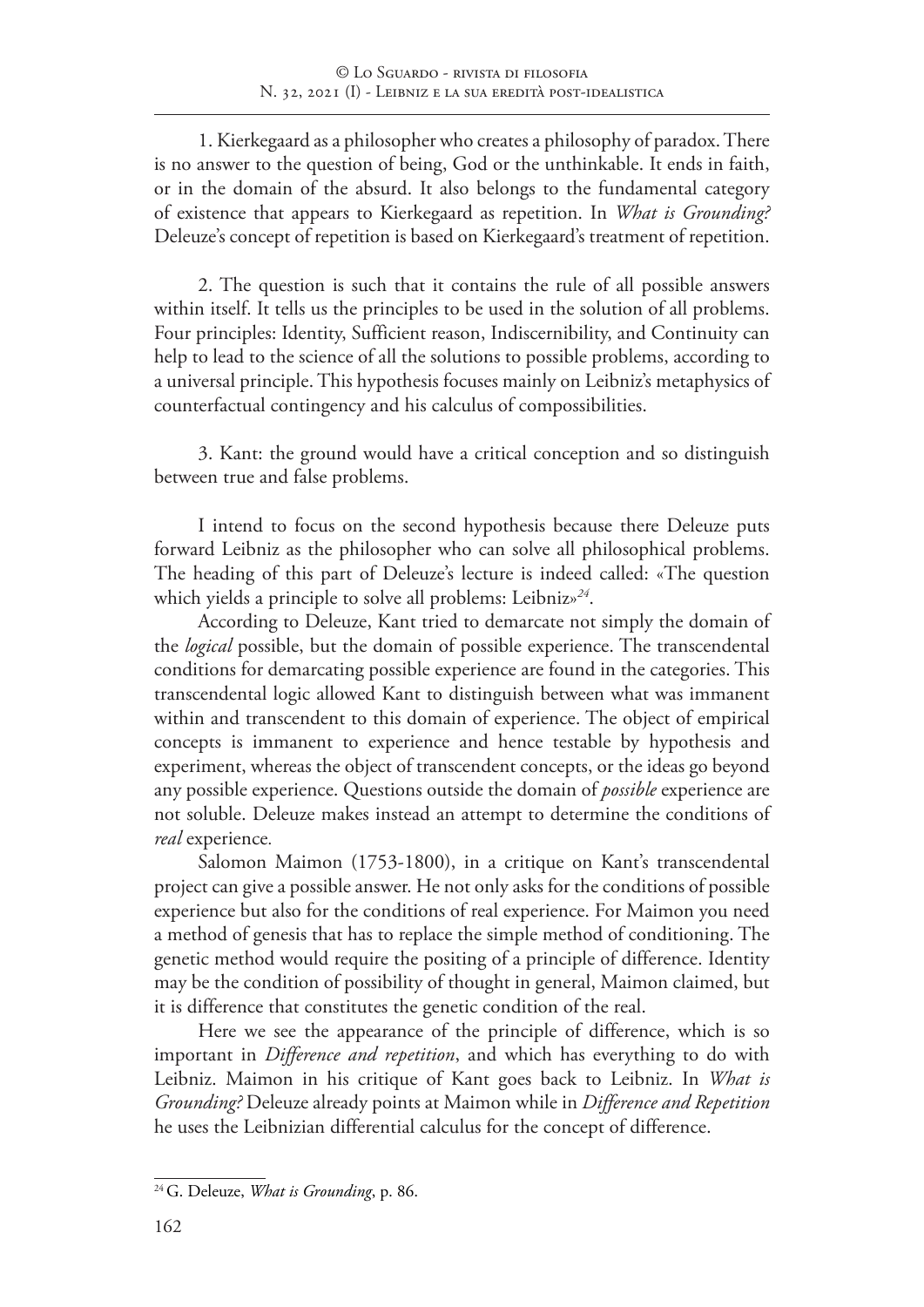Maimon finds himself to be a Leibnizian. Leibniz had discovered the infinitesimal analysis, and Maimon uses the notion of the differential. A quantity smaller than any given quantity allows him to appeal to a mathematical tool and also a metaphysical concept: the theory of little perceptions. He calls his theory the 'differential of consciousness', in which the genesis is interpreted as a differential one. There are differential elements of consciousness which are the ultimate generic elements of consciousness itself, which at the same time are not given to consciousness. Maimon presents his system as a synthesis of Kant and Leibniz. He replaces the exterior duality for the distinction, within the 'I' itself, between finite consciousness and its infinitely small generic element. The discovery of the infinitesimal with Leibniz created a possibility. He discovers the mathematical tool capable of measuring the infinitely small, which then becomes the genetic principle of the finite. The finite takes on a constituent power for the infinitesimal.

Deleuze develops many of the concepts in *Difference and Repetition* to define the conditions of the real. The most important are the differential relation, singularities, multiplicities or manifolds, the virtual and the problematic, among others. They are all derived from mathematical considerations, especially from the history of the calculus.

In *What is Grounding?* Leibniz already appears as a person who solves all problems. Let us look now to Deleuze for the development of some central concepts that go back to Leibniz. In particular, we find an interesting story of principles in Deleuze's 1980 lectures about *Leibniz and the Creation of Concepts.*

# **4. Leibniz's Play with Principles**

Leibniz wrote in Latin, French and some German and stood at the forefront of German philosophy as one of the most important thinkers in Europe (in the line of Leibniz-Kant-Hegel-Nietzsche-Heidegger). For Deleuze Leibniz is a philosopher who can give us a possible answer to the question of what philosophy is and what philosophy does.

Thought or reasoning is only capable of thinking the possible, according to Deleuze. In this sphere two statements such as  $A = B$  and  $A = non-B$  contradict each other, but they are both possible. This is how you can define contingency. Contingent is that which could also be otherwise.

For Deleuze, Leibniz's thought flow<sup>25</sup> begins with the principle of identity. The principle is certain, it is clear… but it is empty. 'Blue is blue', 'God is God', and 'a triangle is a triangle' are presented in the form of a reciprocal proposition. This comprises subject A, the verb 'to be', and an attribute or predicate. An

<sup>&</sup>lt;sup>25</sup>https://deleuze.cla.purdue.edu/seminars/leibniz-philosophy-and-creation-concepts/lecture-01.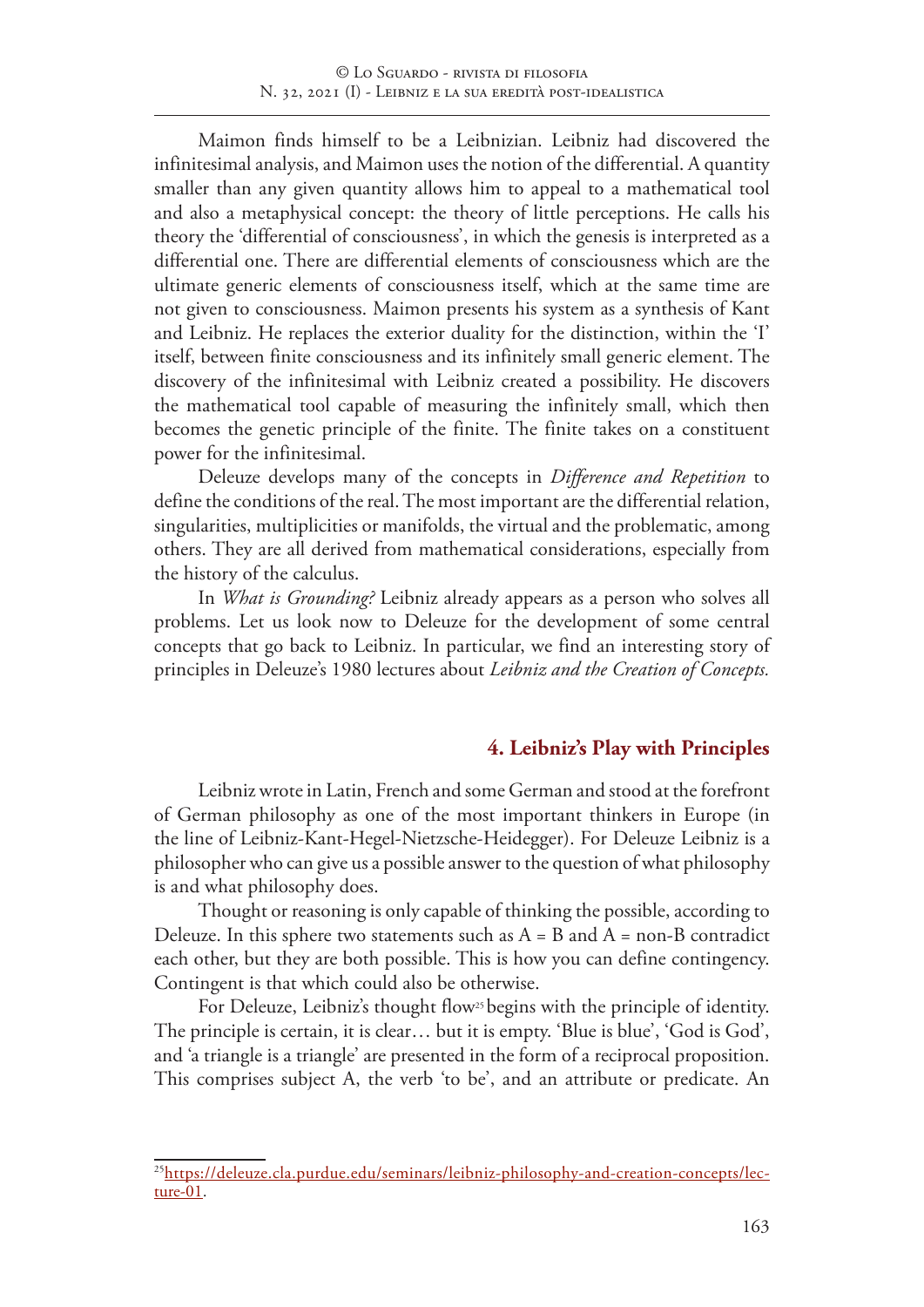identical proposition is a proposition whereby the attribute or the predicate is the same as the subject.

We can now see that 'the triangle has three sides' is not the same as 'the triangle has three angles. 'The triangle has three(tri) angles' is identical and reciprocal, but this is not the case with the tree sides. We cannot imagine a triangle that does not have three sides, but we know something new in knowing that the triangle also has three sides. The three sides are included in the triangle, not as a reciprocal proposition but as a proposition of inclusion. There are propositions where the subject and the predicate are identical (triangle has three angles) and there are propositions where the predicate is included in the subject (three sides in triangle). Here Deleuze would say, Leibniz emerges.

If any analytical proposition is true then we can invert this and say that every true proposition is analytical. The identity principle gives a model of truth. If any true proposition is necessarily analytical then you get the principle of sufficient reason. Why? If you see the coherence of events then you see the reasons why something happened. Everything that happens to a subject must already be contained in the notion of the subject. Reason equals the notion of the subject insofar as the notion contains everything said with truth about this subject. Leibniz formulates this as the following:

§ 9. That each singular substance expresses the whole universe in its own manner, and that in its notion all its events are contained with all their circumstances and the whole sequence of external things<sup>26</sup>.

Here Leibniz creates some hallucinatory concepts, and you can feel a kind of conceptual madness in Leibniz's universe. Look at Leibniz's own examples, e.g. 'Caesar crossing the Rubicon'; in this instance it is necessary for 'crossing the Rubicon' to be an attribute or a predicate of the subject Caesar; this attribute must indeed, if the proposition is true -and it is true- be contained in the notion of Caesar, not in Caesar himself.

For Deleuze, Leibniz understands the rationalist's scream. The rationalist is not someone seeking an ideal. He is not an idealist. There is only one thing that a man who believes in reason screams or cries. No matter what happens or what he observes, it has to be for a reason. But whatever you attribute with truth to any subject in the world, whether this be Caesar or any other subject, then you notice with fright that, from that moment on, you are forced to cram into the notion of the subject not only the thing that you attribute to it with truth, but the totality of the world. As Leibniz attests:

§ 13. Since the individual notion of each person includes once and for all what will ever happen to him, one sees in it the proofs a priori or reasons of the truth of each event, or why one has happened rather than the other; but these truths, although

<sup>26</sup> L *Discourse on Metaphysics,* § 9 p. 308.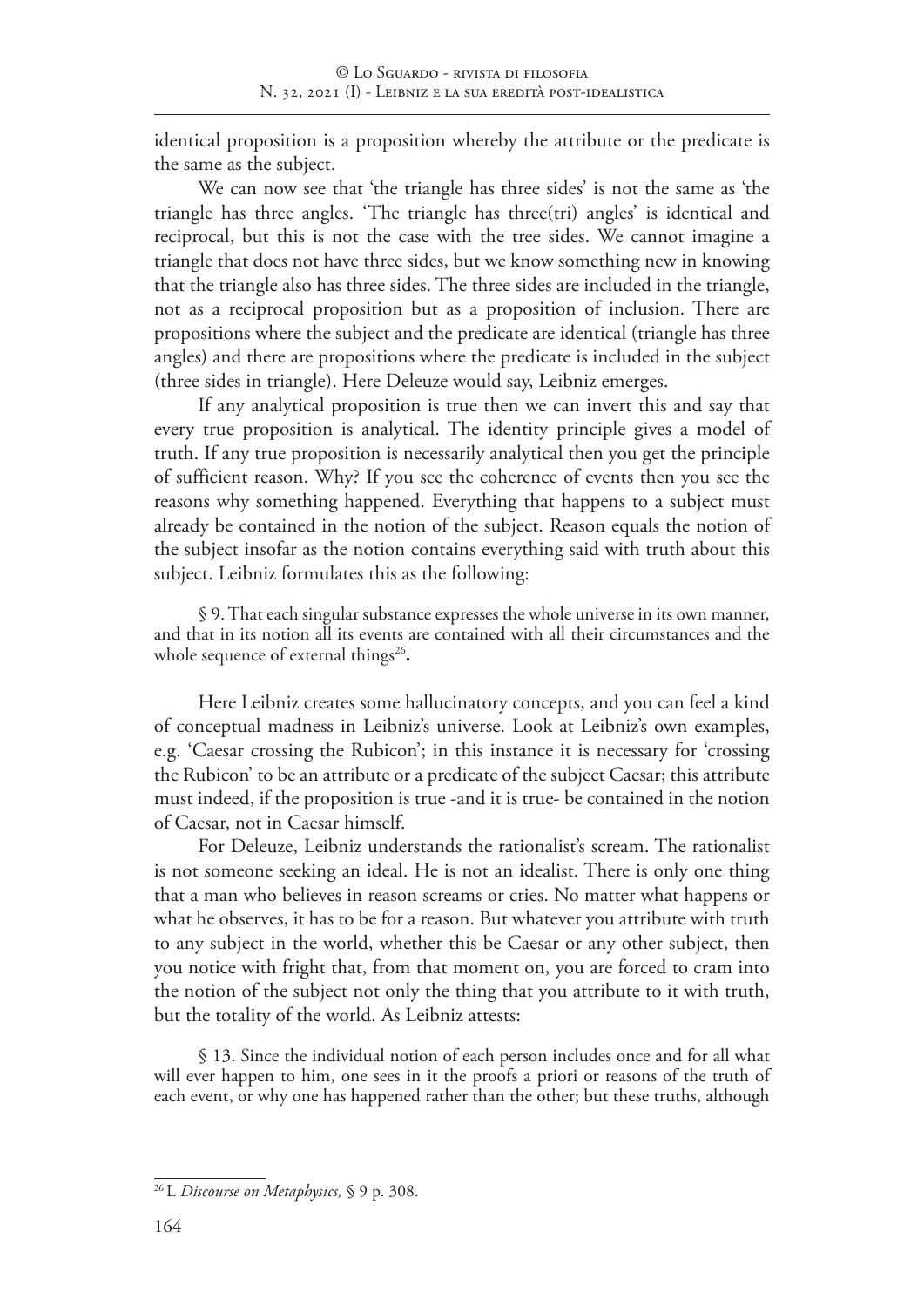certain, are nevertheless contingent, being grounded in the free will of God or of the creatures, whose choice has always its reasons that incline without necessitating<sup>27</sup>.

You have first to distinguish between sufficient reason and cause. Sufficient reason expresses the relation of the thing with its own notion whereas cause expresses the relations of the thing with something else. The sufficient reason is nothing else than the thing itself. The cause of a thing is always something else. 'Everything has a cause' means that A is caused by B, B is caused by C and so on, a series of cause and effect that stretches to infinity.

Then you understand that the world is passing in each notion of the subject. In fact, crossing the Rubicon has a cause; this cause itself has multiple causes, each of which in turn has a cause. It is the whole series of the world that passes there. And moreover, crossing the Rubicon has its own effects, for roughly speaking Caesar was the beginning of the Roman Empire. The Roman Empire in its turn has its effects. We are directly answerable to these effects, those of us who are children of the Roman Empire.

From cause to cause and effect to effect, you cannot say that a particular event is encompassed in the notion of a particular subject without saying that, henceforth, the entire world is encompassed in the notion of a particular subject. So, you can say that Caesar's 'crossing of the Rubicon' extends to infinity backwards and forwards by the double interplay of causes and effects. Now we can say that not only is 'crossing the Rubicon' is included in the notion of Caesar but so too are the causes and effects of this event.

If each individual notion, if each notion of the subject expresses the totality of the world, that could mean that there is only a single subject that is a universal subject like a universal mind. And here you can see the birth of a new concept, which is also implicit in Spinoza, the concept of expression<sup>28</sup>. The notion of the subject expresses the totality of the world. Each of us expresses or contains the totality of the world; here the concept of the 'monad' appears, an individual substance, as an active unity spontaneously produced by its own predicates.

For Deleuze, Leibniz is creating here also a new conception of the concept, such that the concept and the individual finally becoming adequate to one another. A concept is defined by the order of generality, for a concept in its representation is applied to several things. But never had the concept been identified with the individual. Previously, an order of the concept that that referred to a generality had been distinguished from an order of the individual that referred to a singularity.

For example, 'human being' is a universal, you can define what it means; it is referring to a generality. 'Leibniz' or 'Caesar' are individual notions, individuals. Leibniz is the first to say that concepts are proper names, that concepts are individual notions. This is a result of thinking through the implications the

<sup>27</sup> L *Discourse on Metaphysics*, § 13 p. 310.

<sup>28</sup> G. Deleuze, *Spinoza: Expressionism in Philosophy*, trans. M. Joughin New York 1990.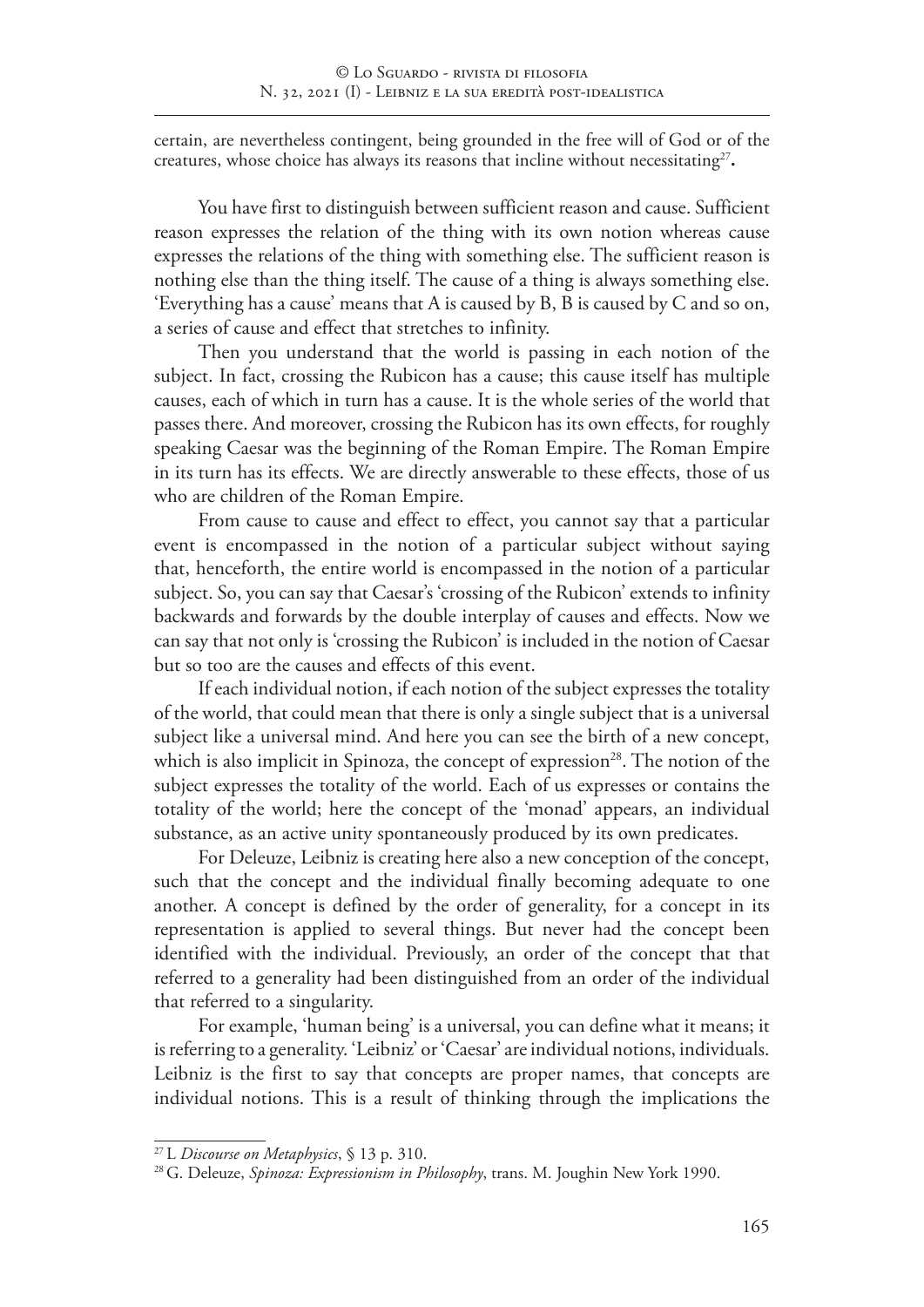principle of identity and the principle of sufficient reason. A further consequence is that, for Leibniz the subject, the individual notion refers to an individual substance. Therefore another new concept is needed.

Leibniz remains fixed on the individual, the single subject and to avoid that he has to pose only one subject, one substance (as in Spinoza), he makes the subject individual and singular by saying that each subject contains the totality of the world, *but from a certain point of view*. Leibniz does not mean that everything is relative, that the subject has a point of view. Indeed, he means the opposite. The point of view has a subject, the point of view constitutes the subject. Points of view are the sufficient reason for the subject. The individual notion is the point of view through which the individual expresses the world. In other words, it is not my point of view, but a point of view that is me. It is the point of view that explains the subject and not the reverse. Here begins a philosophy of 'perspectivism'.

Analysis of the point of view in projective geometry also indicates that a point of view is not subjective, but says something about mathematical truth. It says something of the objectivity of the subject. Objectivity is the point of view.

Mathematics and metaphysics are interwoven for both Leibniz and for Deleuze. It is Deleuze who reads in Leibniz that the reasons behind Leibniz's metaphysics are linked to his mathematical discoveries and inventions. We have mentioned this in the context of projective geometry, but we will see more in the mathematics of series, in differential calculus, in arithmetic and in algebra.

Leibniz's play with principles does not end here. He goes further on his way of constructing concepts that are the consequences of his first thinking of truth and sufficient reason. Each of us expresses the totality of the world, but we express most of the world *in an obscure and confused manner*.

Everything is in the individual, everything is working in the individual in the form of minute perceptions. And here comes the next connection, the next analogy to mathematics. Leibniz is one of the inventors of differential calculus, and you can see the influence of mathematical notions in his metaphysics. Infinitely minute perceptions, or unconscious perceptions are 'in me'. The totality of the world is in me in the form of unconscious perceptions. Leibniz frequently uses the metaphor of the waterdrops in the waves as little perceptions that create the sound of the waves $^{29}$ . The minute perceptions of the unconscious are like differentials of consciousness. For conscious perception, Leibniz uses the word 'apperception'.

As a result, in fact, Leibniz thus can say quite forcefully that there are not two identical individual substances, because there are no two individual substances that have the same point of view or exactly the same clear and distinct zone of expression. Here at last, Leibniz's genius completes this conception of the point of view. I express the totality of the world, but I only express clearly

<sup>29</sup> L *Discourse of Metaphysics* § 33 p. 325.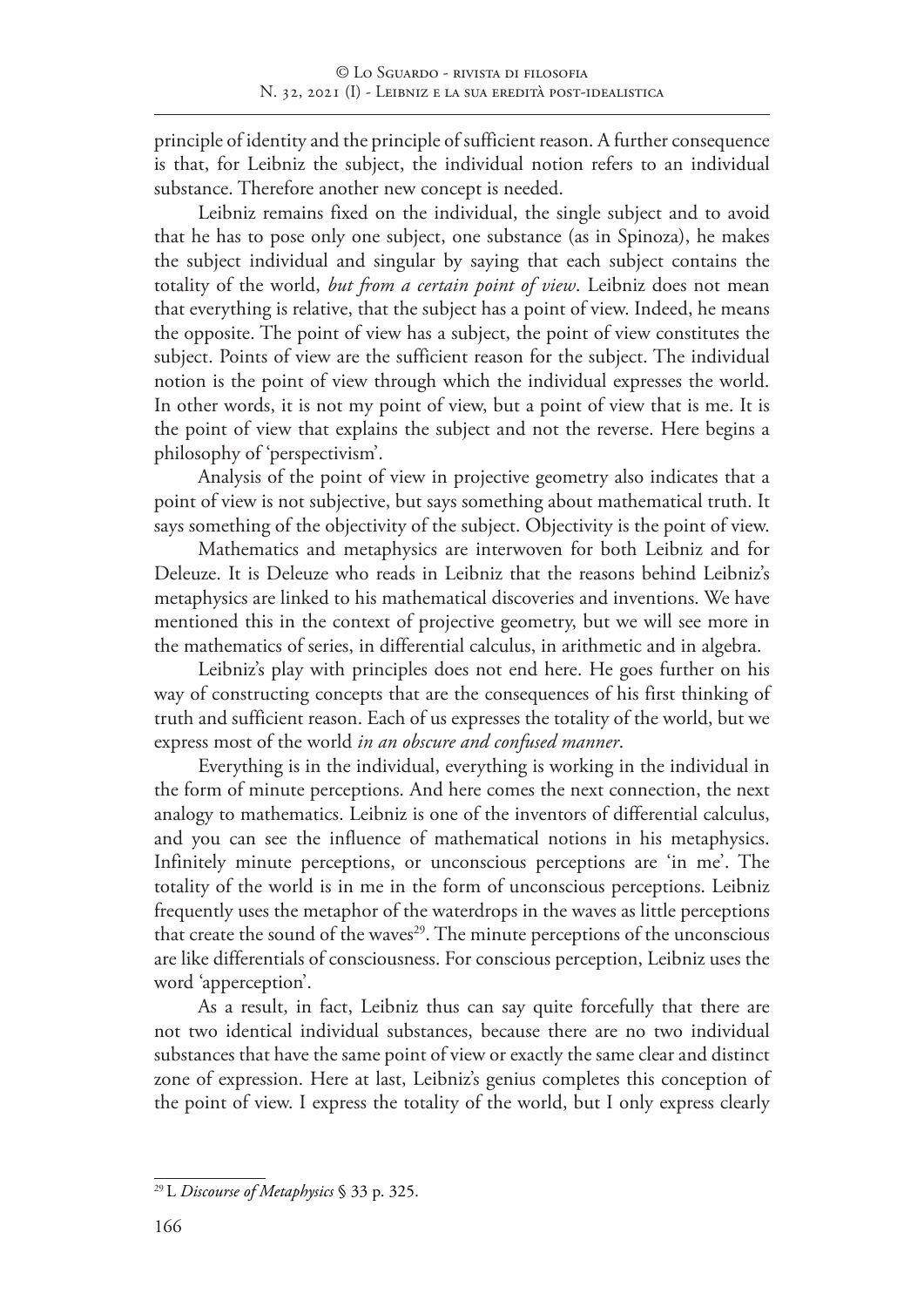and distinctly a reduced portion of it, a finite portion. What I express clearly and distinctly is what relates to my body, concerns my body and affects my body.

When we look back at the universe of the possible, Adam the sinner and Adam the non-sinner are opposites, but they are not impossible or inherently contradictory in themselves. The problem is that they cannot be true in the same world. Propositions of existence (facts) are contingent, and are no necessary truth. Between the two worlds there exists a relation other than one of contradiction. Leibniz gives this relation the name 'incompossibilty': something that is not together possible.

The play of the world has several aspects: it emits singularities; it puts forward infinite series that go from one singularity to another; and it invents rules of convergence and divergence according to which these series of possibilities are organized in infinite totalities (each totality being compossible, but two totalities together being incompossible with each other). It also allots the singularities of each world in one way or another in the nucleus of monads or individuals that express this world. God does not merely choose the best of all worlds – that is, the richest compossible totality in possible reality – but he also chooses the best allotment of singularities in possible individuals (whereby other allotments of singularities and other demarcations of individuals could be conceived for the same world).

The principle of indiscernibles is about essences, understood as individual complete notions. These complete notions of an individual (possible or real) expresses the totality of the world, but it expresses it precisely under a certain differential relation and around certain distinctive points which correspond to this relation<sup>30</sup>. Every complete notion is different from another complete notion. Discernibility says that in analyzing complete notions there will at some point be a difference between two complete notions. There is no such thing as two individuals that are indiscernible from each other; there is only one thing per concept<sup>31</sup>. According to Leibniz, it is very important that the comprehension of the concept of an individual or monad is actually infinite. Leibniz clearly affirms this in *On Freedom*32. Finite difference is determined in a monad as that part of the world that is clearly expressed, while infinitely small difference is the confused ground which underpins that clarity. In these two ways, orgiastic<sup>33</sup>

<sup>30</sup>*DR*, p. 47.

<sup>&</sup>lt;sup>31</sup> L *The controversy between Leibniz and Clarke*, p. 687. 4th letter to Clarke is about indiscernibles 'An ingenious gentleman of my acquaintance, discoursing with me in the presence of Her Electoral Highness, the Princess Sophia, in the garden of Herrenhausen, thought he could find two leaves perfectly alike. The princess defied him to do it, and he ran all over the garden a long time to look for some; but it was to no purpose. Two drops of water or milk, viewed with a microscope, will appear distinguishable from each other. This is an argument against atoms, which are confuted, as well as a vacuum, by the principles of true metaphysics.

<sup>&</sup>lt;sup>32</sup> L *On Freedom* p. 265, 'Only God being able to see, not the end of the analysis indeed, since there is no end'.

<sup>&</sup>lt;sup>33</sup> DR p. 42 'When representation discovers the infinite within itself, it no longer appears as organic representation but as orgiastic representation: it discovers within itself the limits of the organized; tumult, restlessness and passion underneath apparent calm.'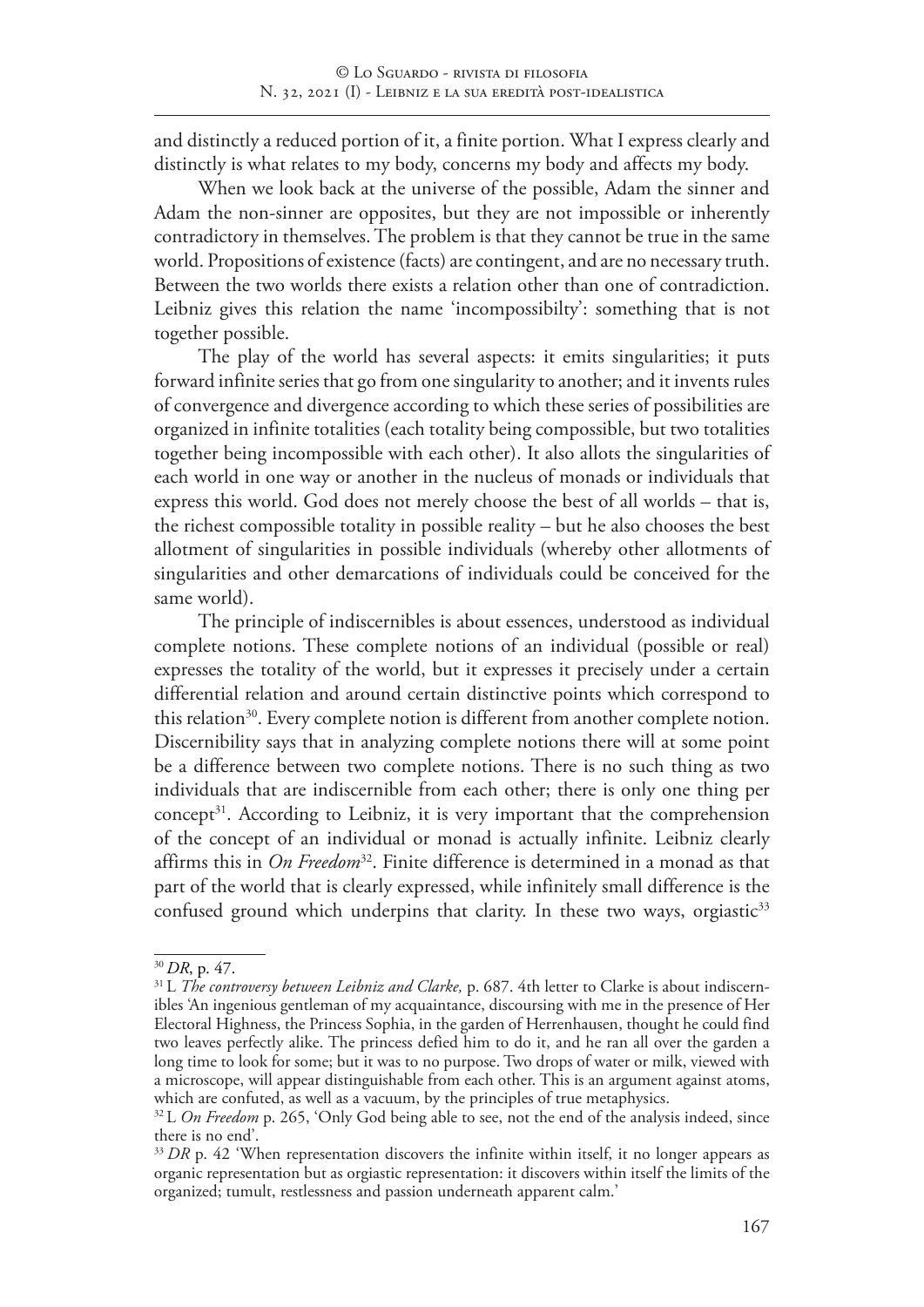representation mediates determination and makes it a concept of difference by assigning it a reason. This gives Deleuze a reason to put difference before identity.

**5. The Fold**



For Deleuze, Leibniz is a philosopher of the Baroque. But Leibniz is also contemporary in the sense that the ensemble of his research on metaphysics, logic, mathematics and science can help to explain or provide insight into what we know of the world now. Leibniz, you might say, develops a philosophy that bridges the pre-Socratic philosophers, Aristotle, the Stoics and the neo-Einsteinian thinkers, and it is Deleuze who walks in his footsteps.

Leibniz has always been a powerful force in Deleuze's writing and with *The Fold* he came up with an inspiring book that aids our understanding of Leibniz's philosophy. Starting with a diagram of the monad, the book opens:

The baroque differentiates its folds in two ways by moving along two infinities, as if infinity were composed of two stages or floors: the pleats of matter and the folds of the soul<sup>34</sup>.

And here Deleuze is echoing what Leibniz is saying in § 61 in the *Monadology*:

But a soul can read within itself only what it represents distinctly; it cannot all at once develop all that is enfolded within it, for this reaches to infinity<sup>35</sup>.

<sup>34</sup> G. Deleuze, *The Fold: Leibniz and the Baroque*, trans. T. Conley, Minneapolis 1993.

<sup>35</sup> L *Monadology* p. 649.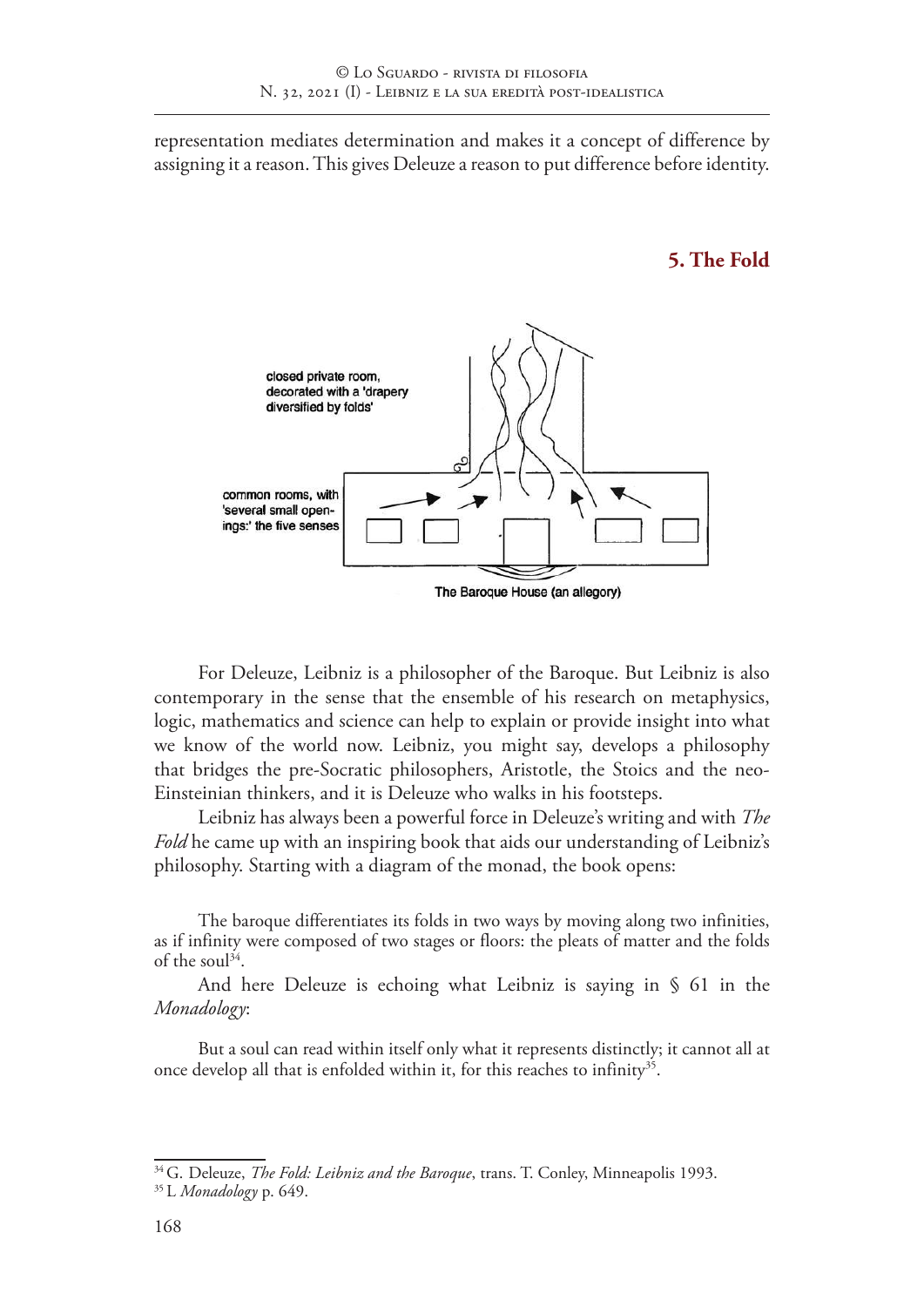When looking in Leibniz's *New Essays on Human Understanding*, you find the description of the diagram above. Deleuze gives a visualization of a scenario of Leibniz in *The Fold*.

The *New essays* takes the form of conversation between Philalethes, who states the views of Locke's *Essay Concerning Human Understanding* and Theophilus, who gives Leibniz's remarks:

PHIL: The understanding is not much unlike a room wholly shut of light with only some little openings left, to let the images of the external visible things coming into such a dark room and stay there, lie so orderly as to be found upon occasion, it would very much resemble the understanding of a man.

THEO: To increase the resemblance we should have to postulate that there is a screen in this dark room to receive sensitive appearances of things and that it is not uniform but is diversified by folds representing items of innate knowledge; and, what is more, that this screen or membrane being under tension, has a kind of elasticity or active force, and indeed that it acts (or reacts) in ways which are adapted both to past folds and to new ones coming from impressions of the sensitive appearances of things. This action would consist in certain vibrations or oscillations, like those we see when a cord under tension is plucked and gives off of a musical sound. For not only do we receive images and traces in the brain, but we form new ones from them when we bring 'complex ideas' to mind; and so the screen which represents our brain must be active and elastic. This analogy would explain reasonably well what goes on in the brain. As for the soul, which is a simple substance or monad: without being extended it represents these various extended masses and has perceptions of them<sup>36</sup>

The two levels appear in the sketch as a lower room with the five senses representing the level of matter and an upper room decorated with hanging draperies (folds) representing the level of the soul. Between the two levels there is a membrane that resonates. There are two labyrinths of the human mind, one concerning the composition of the continuum (the lower level), and the other concerning the nature of freedom (upper level), and they arise from the same source, infinity<sup>37</sup>.

Christian Huygens developed a mathematical physics that had curvature as its subject, and as a teacher to Leibniz, he had great influence on Leibniz's mathematical development. The object of physical research are not the straight lines, but the curves. And curves are the domain of calculus. The differential calculus addressed the problematic of tangents (how to determine the tangent lines to a given curve), while the integral calculus addressed the problematic of quadrature (how to determine the area within a given curve).

<sup>36</sup> *RB* p. 144/45.

<sup>37</sup> See L *On Freedom* p. 263.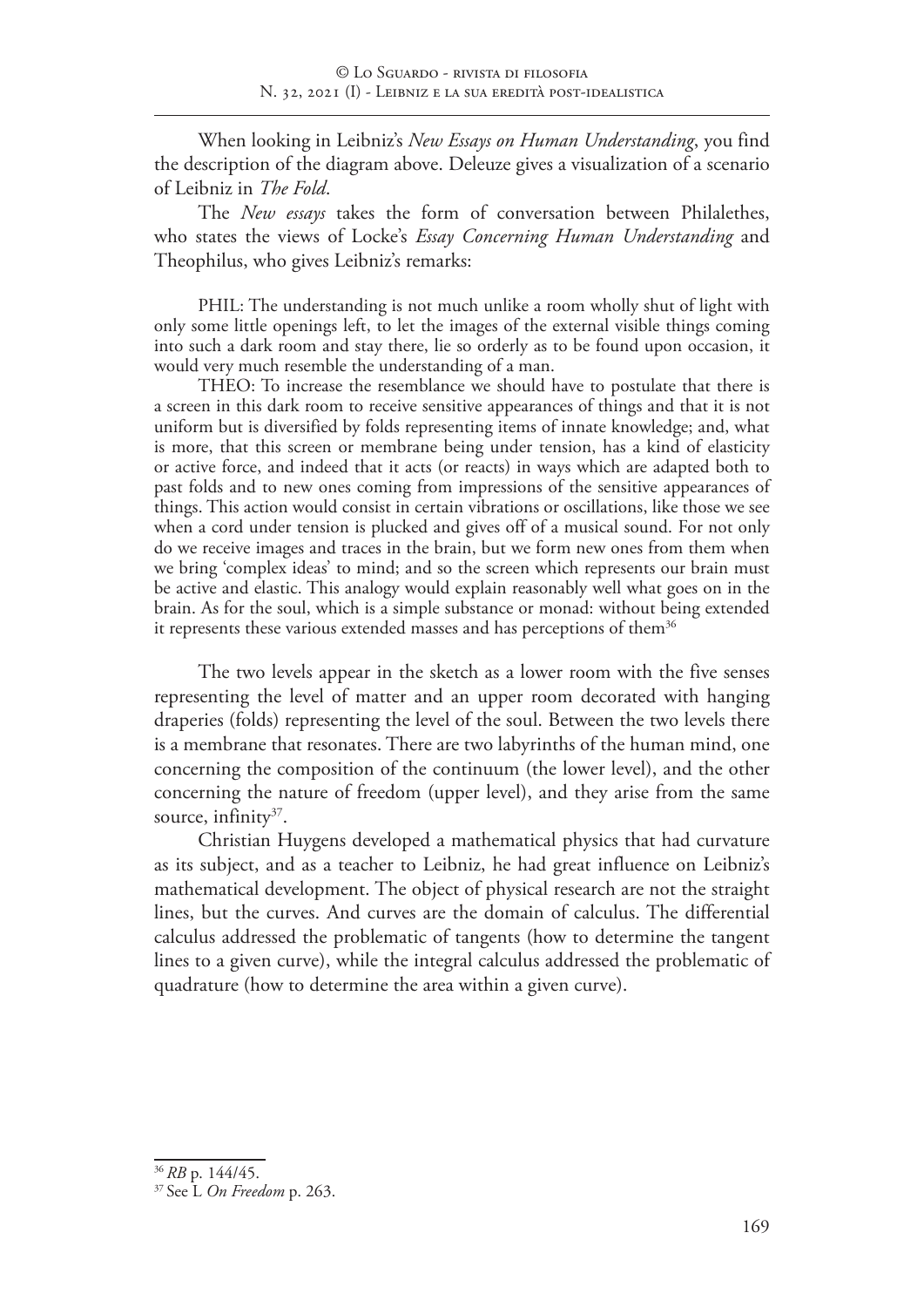### **6. Leibniz and Descartes**

We saw earlier the play of principles that solved an extraordinary construction of problems (Identity, sufficient reason, complete notion, point of view, body and soul).

Leibniz discovers the principle of sufficient reason in metaphysics and the concept of force in physics and curiously these two results will support each other.

Leibniz argues that it is mass times velocity squared  $(mv^2)$  which is conserved, not mass times velocity (mv) as Descartes asserted<sup>38</sup>. For Leibniz, it suffices to confirm that extension is not substance. He reproaches Descartes for having confused what is relative for what is absolute. What is conserved, he says, is relative speed:

For considering only what it means narrowly and formally, that is, a change of place, motion is not something entirely real; when a number of bodies change their position with respect to each other, it is impossible, merely from a consideration of these changes, to determine to which bodies motion ought to be ascribed and which should be regarded as at rest, as I could show geometrical<sup>39</sup>.

Extension is composed, but it is infinitely divisible. We will never find a simple thing when remaining on its level. This is the critic of atomism, which has claimed to find the simple on the level of the composed. Of course, there are simple elements, but these are dynamic unities, not material ones. Force is the real reason of extension. The metaphysical search had confirmed this, because Leibniz had found the principle of sufficient reason, which had to express itself.

There was a reduction of physics to geometry. For Descartes there is no difference between this body when immobile and when moving. Thus, the result 'mass times velocity' can only be found when the problem of movement is posed as Descartes posed it. For Leibniz, 'mass times velocity squared' means that there is force beyond extension. The moving body is different at different moments, because it contains the power of going further as the reason of its future moments.

Leibniz could only arrive at the formulation of 'mass times velocity squared' thanks to infinitesimal calculus. Rest is but an infinitely small speed, and there is a difference between the two bodies. Rest is a particular case of movement. Thus, the relation between force and future states is a differential, an integral.

In Leibniz's work a grand theory of the phenomenon is founded, though one that is very different from Kant's. What does 'beyond extension' signify? It is not as though there are forces on the one hand and extension on the other. This is necessarily posed, because force demands extension. Leibniz gives a status to symbolization and extension becomes then the expression of force. Everything

<sup>38</sup> L *Discourse of metaphysics* § 17 p. 314.

<sup>39</sup> L *Discourse of metaphysics* § 18 p. 315.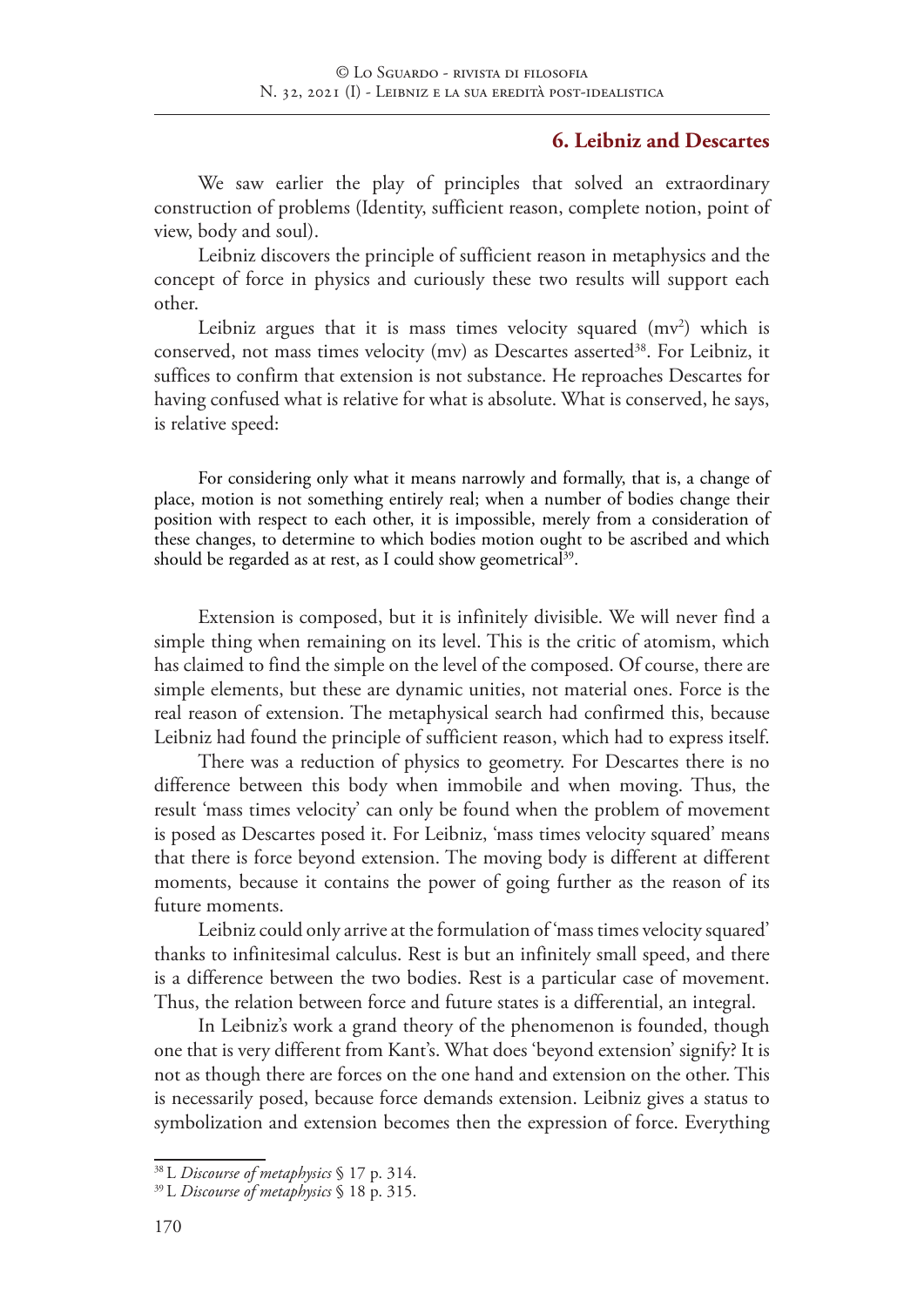happens by mechanism, but it does not have its reason in itself. Leibniz is in the process of determining a new nature of the ground, and this is the reason. The reason for something is what expresses itself, manifests itself, and therefore we have to seek being beyond what manifests. There is the being of what manifests itself.

According to Leibniz, this world does not exist outside the monads expressing it. Each monad represents the totality of the world. Hence the monad is the law of a series. It can be described in mathematical form, in mathematical series such as  $1+1/2+1/4+1/8$  etc.' or the Leibnizian formula for  $\pi$ : 1-1/3+1/5- $1/7+1/9$ -...=  $\pi/4$ .

A part of Leibniz's mathematical writings concerns all kind of sequences and series<sup>40</sup>. The study of series is a major part of calculus and its generalization: series can have finite structures, such as in combinatorics, or they can be infinite. For Deleuze, the mathematics of sequences and series is used to describe curves or better folds $41$ .

# **7. The Unconscious**

Because Leibniz believes that there are many perceptions in any human mind that pass unnoticed, he is often credited with introducing the notion of the unconscious. In the preface of the *New Essays* we read:

Besides, there are hundreds of indications leading us to conclude that at every moment there is in us an infinity of perceptions, unaccompanied by awareness or reflection; that is, of alterations in the soul itself, of which we are unaware because these impressions are either too minute and too numerous, or else too unvarying, so that they are not sufficiently distinctive on their own. But when they are combined with others they do nevertheless have their effect and make themselves felt, at least confusedly, within the whole<sup>42</sup>.

As an example, he describes the roaring noise of the sea which impresses itself on us when we are standing on the shore. All the little noises of the waterdrops make themselves known only when combined confusedly with all the others in the sound of the waves. The minute or insensible perceptions are vivid in the aggregate, but confused in their parts. Those impressions, made on us by the bodies around us, involve the infinite, the connection that each body has with all the rest of the universe. These tiny perceptions make the present potent with the future and burdened with the past. An individual as singular is constituted by those insensible perceptions. The individual is characterized by the traces or expressions which the perceptions preserve from the individual's former states,

<sup>40</sup>*A* VII 3 is about difference, sequences and series.

<sup>41</sup> G. Deleuze, *The Fold: Leibniz and the Baroque*, tr. T. Conley, Minneapolis 1993, especially chapter 2, *The folds of the Soul* and chapter 4, *Sufficient Reason*. <sup>42</sup> *RB*, *Preface* p. 54.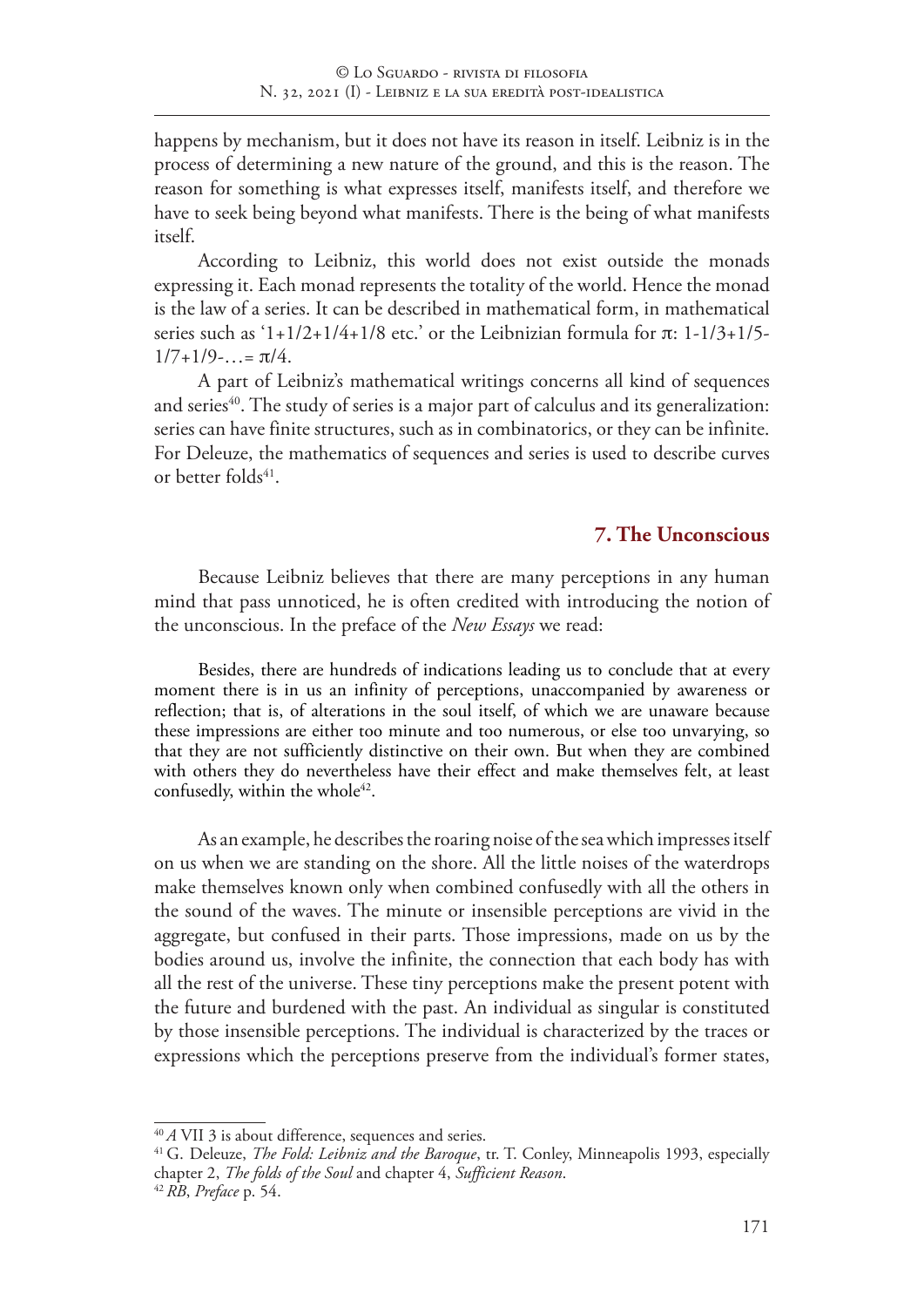and connect with the present state. A superior mind could recognize these traces, even if the individual has no explicit memory.

Every moment there is in us an infinity of perceptions, unaccompanied by apperception or reflection. The apperception only comes from a warning after whatever interval, however small it might be. For Leibniz our conscious perceptions are always global. We perceive a whole and what we grasp through conscious perceptions are relative totalities, something compounded. There are parts that exist in a whole.

Leibniz thinks from the whole to the part. Because there are wholes, there must be parts, but the parts in the end are in the form of simple things. In this way we can understand § 2 in the *Monadology*: 'There must be simple substances, since there are compounds, for the compounded is but a collection or an aggregate of simples'43. Here we touch infinity because what are these parts as simples. He means that there is no indefinite, everything has to be distinguishable (principle of discernible) so the simple is a kind of actual infinity.

Leibniz understands the principle of causality in the same way. What we perceive is always an effect, so there have to be causes. These causes have to be perceived, so looking at the waterdrops and the noise of the waves you cannot say that the drops as parts make the noise of waves as a whole. The drops intervene as causes that produce an effect. In interpreting Leibniz, Deleuze will say that the cause-effect relationship and the part-whole relationship describe how our conscious perceptions bath in a flow of unconscious tiny perceptions<sup>44</sup>.

According to Leibniz the soul has two fundamental faculties: conscious apperception that is composed of little perceptions; and appetition (appetite, desire)<sup>45</sup> in the form of gross appetites that are made of 'minute' appetitions. Little appetitions are vectors corresponding to tiny perceptions, and that becomes a very strange unconscious.

In the *New Essays* Leibniz describes another role that the little perceptions and minute appetites can have in a theory of motivation. What does cause us to act? Leibniz borrows a term from Locke 'uneasiness', and he compares it with the pendulum of a clock46. A pendulum spends no moment in rest, is always going from one side to the other. These are also the conditions or inclinations in the soul where little perceptions and minute appetitions are struggling for attention. From here you can make the move to differentials, because differentials are infinitely small, just as the little perceptions are for Leibniz. Little, minute, tiny, unsensible means for Leibniz that it moves to the infinite.

<sup>43</sup> L *Monadology* § 2 p. 643.

<sup>44</sup> https://deleuze.cla.purdue.edu/seminars/leibniz-philosophy-and-creation-concepts/lecture-03.

<sup>45</sup> L *Monadology* § 15 p. 644. The action of the internal principle which brings about change or the passage from one perception to another can be called appetition. It is true that appetite need not always fully attain the whole perception to which it tends, but it always attains some of it and reaches new perceptions.

<sup>46</sup> *RB* p. 166.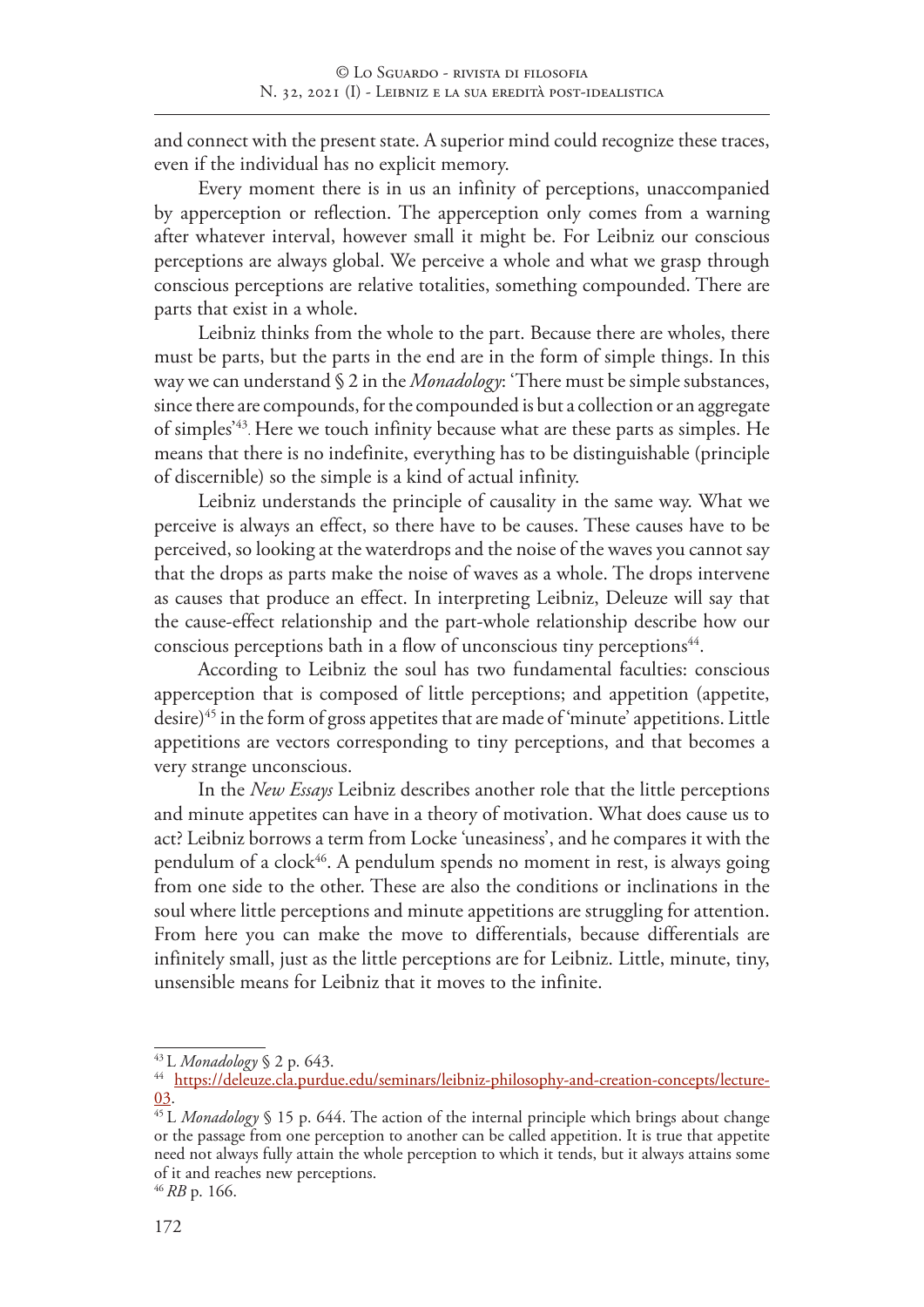In this manner, you form a picture of a genesis of psychic life starting from the differentials of consciousness<sup> $47$ </sup>. The unconscious has many links to the infinitesimal analyses. Just as there are differentials for a curve, there are differentials for consciousness. With the unconscious there opens a psychomathematical domain where you have to think in terms of the calculus to understand the psychic processes.

For Deleuze this is the beginning of thinking about *Anti-Oedipus*<sup>48</sup> a book that is a critique of Freud's 'libidinal economy' and opposes the notion of unconscious. In Deleuze's opinion there is a differential unconscious instead of a psychoanalytical unconscious.

#### **8. Difference**

*Difference and Repetition* is a critique on thought as representation. Deleuze published it when he was 43 and it is his magnum opus. You can read it as both an inversion and a completion of Kant's critical philosophy<sup>49</sup>. Deleuze reads Kant with the eyes of Heidegger, especially his text *Kant and the problem of metaphysics*. In the middle stands Leibniz with his delirium of concepts. It is in Leibniz, who in Heidegger's history is the founder of modern metaphysics, that Deleuze finds the tools for his own project of metaphysics, for his 'story'<sup>50</sup> of difference and repetition.

Looking at the definition of the continuum: it is the act of a difference in so far as the difference tends to disappear; continuity is a disappearing or vanishing difference. In continuity you see the differential relation. The differential relation is thus not only a relation that is external to its terms, but a relation that in a certain sense constitutes its terms. That is the meaning of *dx/dy*. It is a vanishing value of x and y, whereas a relation between x and y still exists:

by saying that *dx* approaches to zero in relation to x, as *dy* approaches to zero in relation to *y*, but that *dy/dx* is the internal qualitative relation, expressing the universal of a function independently of its particular numerical values<sup>51</sup>.

It gives Deleuze a mathematical model for thinking of 'difference-in-itself' and he applies this to what constitutes an idea:

<sup>47</sup> G. Deleuze, *The Fold: Leibniz and the Baroque*, trans. T. Conley, Minneapolis 1993, p 97.

<sup>48</sup> G. Deleuze *Anti-Oedipus, Capitalism and Schizophrenia*, Minneapolis 2000.

<sup>49</sup> D. Smith, *Essays on Deleuze*, Edinburgh 2012, p. 188. Smith focuses on this aspect of Deleuze as a kind of post-Kantian.

<sup>&</sup>lt;sup>50</sup> Preface of DR: "A book of philosophy should be in part a very particular species of detective novel, in part a kind of science fiction."

<sup>51</sup> See *DR* p. 46. This is also explained in a text of Leibniz's: L *Justification of the Infinitesimal Calculus by That of Ordinary Algebra* p 545/46.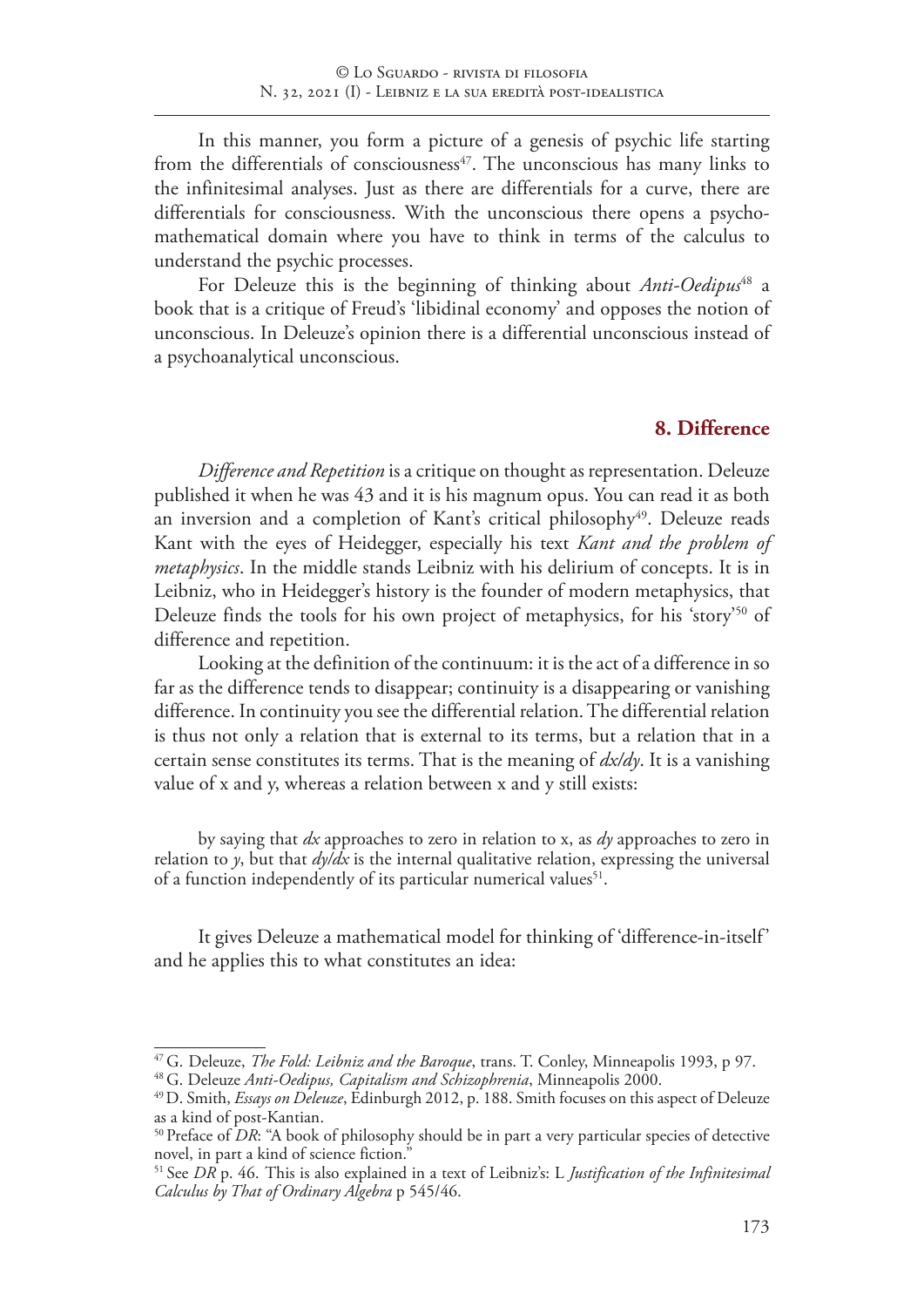If Ideas are the differentials of thought, there is a differential calculus corresponding to each Idea, an alphabet of what it means to think. Differential calculus is not the unimaginative calculus of the utilitarian, the crude arithmetic calculus which subordinates thought to other things or to other ends, but the algebra of pure thought, the superior irony of problems themselves – the only calculus beyond good and evil<sup>52</sup>.

Leibniz discovers in the clear, finite idea the restlessness of the infinitely small. This procedure of the infinitely small, which maintains the distinction between essences, is quite different to contradiction. You have to see this in relation to the 'complete notion' of Leibniz. A definition or the way in which Leibniz determines an individual through all the attributes it has. The individual, the monad, is for Leibniz a singularity. This determination is infinite. Deleuze gives the procedure of the infinitely small the name of 'vice-diction', to contrast it with Hegel's contra-diction. Deleuze uses even more Nietzscheans terminology to characterize Leibniz when he writes:

His conception of the Idea as an ensemble of differential relations and singular points, the manner in which he begins with the inessential and constructs essences in the form of centres of envelopment around singularities, his presentiment of divergences, his procedure of vice-diction, his approximation to an inverse ratio between the distinct and the clear, all show why the ground rumbles with greater power in the case of Leibniz, why the intoxication and giddiness are less feigned in his case, why obscurity is better understood and the Dionysian shores are closer<sup>53</sup>.

Leibniz has encountered Dionysus at the seashore, where you hear the waves in the waterdrops or when someone who lives near a water-mill is unaware of the noise it makes.

Infinitesimals are the quantities that are closer to zero than any standard real number, but are not zero. Infinitesimals are for both Deleuze and Leibniz paradoxical means through which the finite understanding is capable of probing into the infinite. In this way, infinitesimals constitute the distinct but obscure grounds enveloped by clear but confused effects. Infinitesimals are not distinct but obscure because there is no end to the way in which you can put an infinity of points between two points. They are not empirical objects but objects of thought.

We as humans can undertake an infinite analysis thanks to the symbolism of the differential calculus. In calculus, the differential relation can be said to be a pure relation; it is a relation that persists even when its terms disappear, and it thus provides Deleuze, following Leibniz's lead, with an example of what he calls the concept of difference-in-itself. Deleuze sees in Leibniz the attempt to extent representation to infinity. The main goal of *Difference and Repetition* is to describe difference not as a relation of two identities, but the other way around, so first there is difference. For repetition it is the same. 'Repetition is

<sup>52</sup>*DR* pp. 182, 235.

<sup>53</sup>*DR* p. 264.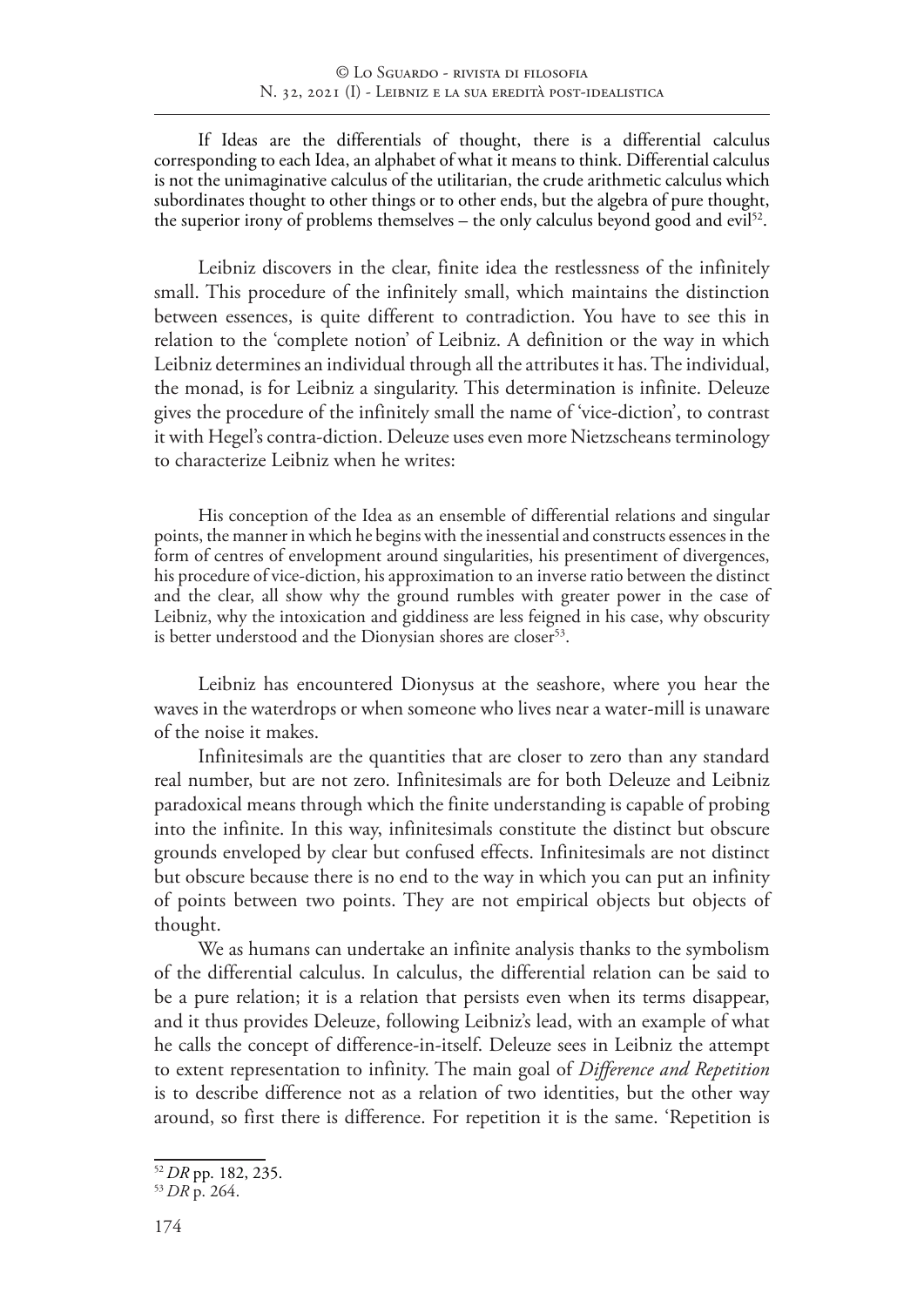not generality'*<sup>54</sup>* is the first mysterious sentence to the introduction of *Difference and Repetition.* But that would be another story to tell.

# **9. Epilogue**

In Horst Bredekamp's book *Die Fenster der Monade, Gottfried Wilhelm Leibniz' Theater der Natur und Kunst*, the author opens with an illustration by Leibniz, a drawing of a garter, with the text:



The garter belt with three folds, tying with two lobes at the top, gives a nice example of confused and distinct knowledge, as well as the action determined from confused and distinct memory<sup>55</sup>.

You can describe how you know and how you act, but you can also give an illustration so it will be distinct at a glance. This is an example with folds, whereby he uses one of his central notions from his philosophy. Leibniz cannot look at the world without interpreting it in terms of its folds.

Bredekamp posits that Leibniz worked on the idea of a Theatre of Nature and Art, and no project moved him more in his last years of life. It was his idée force. It was not just an addition, but a new framework for his philosophy. The theatre is intended as a practice place of intuition. Leibniz envisaged the creation of a «Theatrum naturae et artis or a Kunstkammer, rarities and anatomy […] for easier learning of all things»

In '*Drôle de penser'56Leibniz gives his imagination a free flight*:

The performances could be, for example, the magic lantern (so one could start), as well as flights, artificial meteorites, all kinds of optical Miracle, a representation of the sky and the stars. Comets. A globe like the one in Gottorf or Jena; fireworks, water features, unusually shaped Ships, mandrakes and other rare plants. Unusual and rare animals. The royal horse racing machine. Etc. etc.

This would be a kind of theatre! For Deleuze cinema is a collection of signs and images. The concepts of *The Movement-Image*<sup>57</sup> and *The Time-Image* are based on the theory of subjectivity developed in texts like *Difference and Repetition* and *The Logic of Sense*. Cinema is the place where the pleats of matter (of the body) and the folds of the soul are brought together. Cinema is always

<sup>&</sup>lt;sup>54</sup> *DR* p. 1. 'Repetition and generality must be distinguished' in several ways. Every formula which implies their confusion is regrettable: for example, when we say that two things are as alike as two drops of water; or when we identify 'there is only a science of the general' with 'there is only a science of that which is repeated'. Repetition and resemblance are different in kind – extremely so**.**

<sup>55</sup>*AA* VI 4 B, Nr. 241, p. 1230.

<sup>56</sup>*AA* IV 1, Nr. 49, p. 562-568.

<sup>57</sup>G. Deleuze, *The Movement-Image*, tr. H. Tomlinson and R. Goleta, Minneapolis 1989.